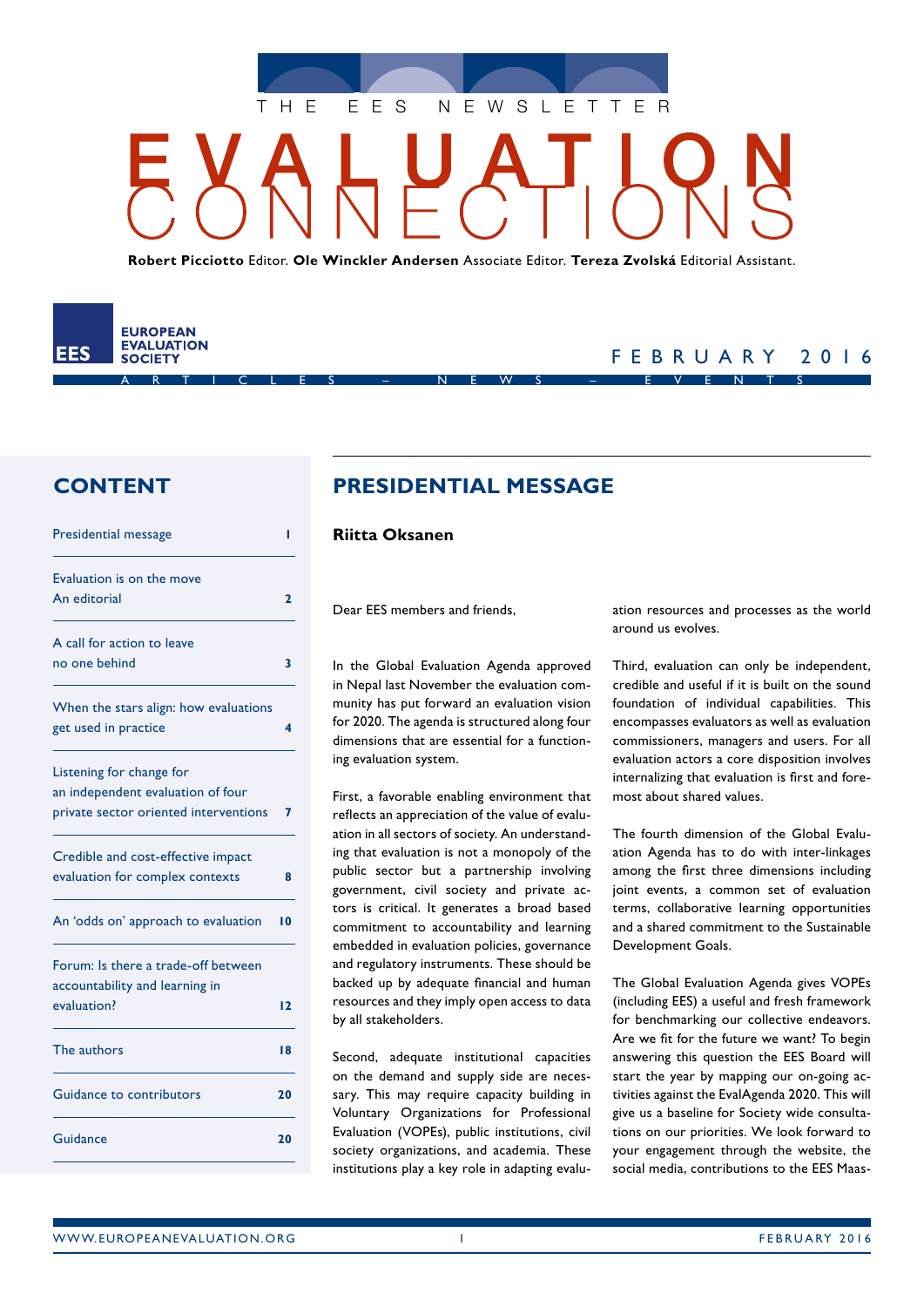# **EXALPATLQN**

<span id="page-1-0"></span>tricht Conference and Connections, your Newsletter.

What can EES achieve by getting actively involved in the implementation of the EvalAgenda? In 2015 we contributed to its design by identifying where earlier versions were thin. We propose to continue focusing on the challenges that result from: (i) increasingly rapid decision making in volatile and complex environments; (ii) the expanding role of the private sector in society; and (iii) the on-going information technology revolution.

Marco Segone, in the leading article of this issue, stresses the on-going re-balancing of the global evaluation leadership. His analysis makes me ask if the European voice should be amplified. How can we reach out to other VOPEs to create new opportunities for cooperation: to project European approaches and practices and to learn from others?

The Global Evaluation Forum in Nepal confirmed that the time for joint work on evaluation professionalization is now. EES will reach out to other VOPEs for joint or parallel piloting of the Voluntary Evaluator Peer Review (VEPR) initiative pioneered by our Thematic Working Group. The resources we developed in this connection will be shared through the International Organization for Cooperation in Evaluation (IOCE).

In order to be relevant for the future we will work with future evaluation leaders. Mobilising emerging evaluators has been and remains a core EES priority. Facilitating their professional development, tapping their ideas and emulating their ways of interacting will make our Society more nimble and more open to innovation.

Does evaluation have a future? To me this is like asking: will citizens, political leaders, managers, private investors need valuebased, independent and credible evidence to guide decisions and action in the future? They will. To respond to their growing and diverse demands we should rise to the challenge of the Global Evaluation Agenda.

# **EVALUATION IS ON THE MOVE AN EDITORIAL**

**Robert Picciotto**

Propelled by the events of the International Year of Evaluation, energized by the "evaluability" challenges of the Sustainable Development Goals and faced by an exploding demand for evaluation services evaluation is on the move. But where is evaluation going?

Evaluation is like a compass that can tell us where north is. But it does not tell us where we want to go. This is the province of participatory decision making. In the first article of this issue Marco Segone, a prime mover in the largest ever consultation process in evaluation history, describes how the International Year of Evaluation culminated in a Global Evaluation Agenda in November 2015.

This is when evaluators worldwide came to Kathmandu (Nepal) to reason together and craft a vision for the future of their discipline. The new agenda incorporates the universal aspirations of the Sustainable Development Goals. They imply assessment metrics focused on shared prosperity, reduced inequality, gender equity and environmental sustainability.

In this context a determination to serve the public interest emerges as a fundamental disposition for evaluators. This essential pillar of ethical practice is grounded in the recognition that all citizens, especially the poor and disadvantaged, have legitimate interests, needs and rights. In order to respond to them the evaluation discipline acts as a transmission belt that links the citizenry, the knowledge professions and decision making.

Striving for rigor and responsiveness in knowledge creation is another ethical imperative for evaluators. Extracting truth from facts helps evaluators bring reality to bear on the comfortable assumptions and convenient rationales on which public, private and civil society interventions are all too often built. Figuring out impartially what works, why, how and for whom is what evaluators are mandated to worry most about.

In a nutshell 'telling like it is' is central to the evaluator's identity. But understanding what makes interventions effective also requires the ceaseless pursuit of evaluation excellence. Exploring the quality frontiers of the evaluation discipline has never attracted so much energy – or so much controversy as now. Four articles in this issue illustrate diverse aspects of evaluation quality.

Based on World Bank experience Nick York and Geeta Batra demonstrate that evaluation utilization is not a litmus test of quality. Beyond the quality of evaluation reports a host of organizational factors shape responsiveness to independent evaluation findings. Evaluation quality does not guarantee evaluation use or influence. Lessons drawn are only used when "the stars are aligned": it takes two to tango.

Lawrence Salmen's contribution highlights the social validity dimension of evaluation quality. Grounded in case studies of market led interventions it stresses the critical but often neglected role of respectful listening as an evaluative tool. The article demonstrates that amplification of beneficiaries' voice is critical to the design of effective and socially conscious interventions. It suggests that participatory evaluation often praised but rarely practiced should finally become the norm.

The article authored by James Copestake and Fiona Remnant reaches beyond experimental approaches to demonstrate how qualitative impact evaluation can help pinpoint valid findings and put them to work. The recommended approach reduces risks of bias in data collection, streamlines data analysis,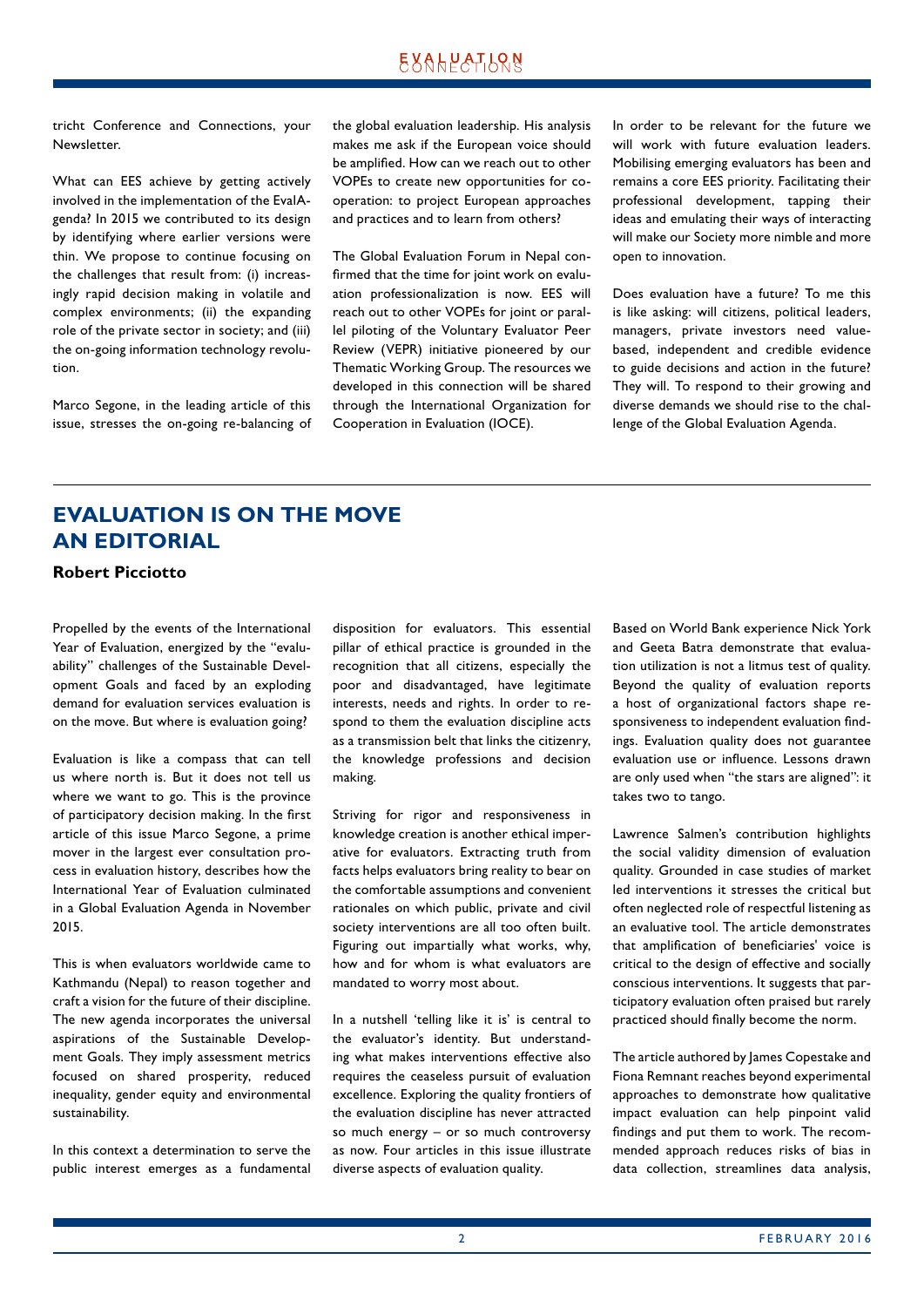# **EXALPATLQN**

<span id="page-2-0"></span>shares findings and facilitates quality assessment and use. This innovative evaluative approach confirms that development evaluation and developmental evaluation have begun to converge: timeliness and nimbleness are new markers of evaluation quality.

In a similar vein Geoff White and Mark Matthews argue that evaluation "bolted on after delivery" (rather than "built in" from the start) does little to enable social learning. They recommend insertion of a tracking mechanism *within* the intervention that regularly updates the odds of different hypotheses being true. Will the logic of Bayesian inference become a standard feature of theory based monitoring systems?

Spirited debate is yet another marker of vitality and dynamism within the evaluation community. This is why Connections provides a platform for the exposition of diverse views. Whether evaluation should privilege learning over accountability – or accountability over learning – has been a chronic source of controversy in evaluation conferences.

Contrasting perspectives as to whether or not there is a trade-off between these two dimensions of evaluation practice are presented by Ian Davies, Caroline Heider, Indran Naidoo and Jacques Toulemonde in our new Forum section. Feedback from readers (e.g. letters to the Editor) would be most welcome.

The Forum section of this Newsletter confirms that evaluation is "a big tent". The policy directions of the new evaluation agenda do not aim at uniformity. Without diversity evaluation would not be adaptable. Without tailor made approaches evaluation would not be responsive. Without judicious combinations of methods evaluation would not be rigorous or effective.

Yet a golden thread runs through all efforts to assess merit, worth and value. It is the notion that evidence matters to principled decision making not only in government but also in the private and voluntary sectors. This belief is spreading throughout society and across borders. Ultimately this is why evaluation is on the move.

# **A CALL FOR ACTION TO LEAVE NO ONE BEHIND**

**Marco Segone**

In 2015, the "evaluation torch" celebrating the International Year of Evaluation linked 86 events all over the world to discuss the Global Evaluation Agenda 2016-2020 (EvalAgenda). EvalAgenda, officially launched at the Parliament of Nepal in November 2015 in the presence of the Nepali Prime Minister and Parliament Speaker, 100 Parliamentarians, and 450 leaders of the evaluation community, is a call for action to ensure evaluation is fit for the 2030 Sustainable Development Agenda endorsed by 193 Heads of State at the UN General Assembly in September 2015.

The overriding message of the 2030 Sustainable Development Agenda is "to leave no one behind," to ensure "targets are met for all nations and peoples and for all segments of society." How can evaluation help to achieve this commitment? The vision of the thousands of evaluators who took part in the EvalAgenda's 14-month global consultation is that evaluation is an integral part of all efforts by governments, civil society, and the private sector to improve the lives and conditions of their fellow citizens. The vision is that evaluation will become such an integral part of good governance that a decision-maker cannot imagine *not* incorporating evaluation into her or his toolbox;

that no decision-maker would dare make an important decision without having reviewed all the relevant evaluation information; and that evaluators use whatever methods and approaches are most appropriate to the situation to generate the information needed for those decisions.

At the same time, EvalAgenda envisages that evaluation will help to raise the voice of all stakeholders that are impacted by such decisions, particularly those of the marginalized and disadvantaged. Evaluation should therefore be driven by values of human rights, gender equality and social equity.

EvalAgenda, which builds on the success of the International Year of Evaluation, is a further impetus to the global trends described below.

# **Rebalance of leadership in the global evaluation community**

Until 15 years ago, the best national evaluation systems were in the Global North (i.e. USA, UK, Canada). The big majority of Voluntary Organizations for Professional Evaluation (VOPEs) were in the Global North.

The demand for evaluation was in the Global North. Today, this is changing dramatically. Several excellent national evaluation systems are in the Global South (i.e. Mexico, Colombia, Chile, South Africa, Morocco, Benin, Kenya, Uganda, Malaysia). The big majority of the existing 150+ VOPEs are in the Global South. Regional Parliamentarian Fora for evaluation now exist in Asia, Africa, the Middle East and Latin America (but not in Europe or in North America). In the future, demand, supply and use of evaluation will truly be universal.

### **Stronger demand for evaluation, in particular for equity-focused and gender-responsive ones**

The first ever Global Evaluation Event held in a National Parliament is a strong signal of the new trends of policymakers' demand for evaluation. The official launch of the Global Parliamentarian Forum at the Parliament of Nepal is a clear indication that Parliamentarians are becoming new evaluation leaders. In parallel, the strong call by the 2030 Sustainable Development agenda for leaving no one behind and, accordingly, the positive response by the evaluation community with equity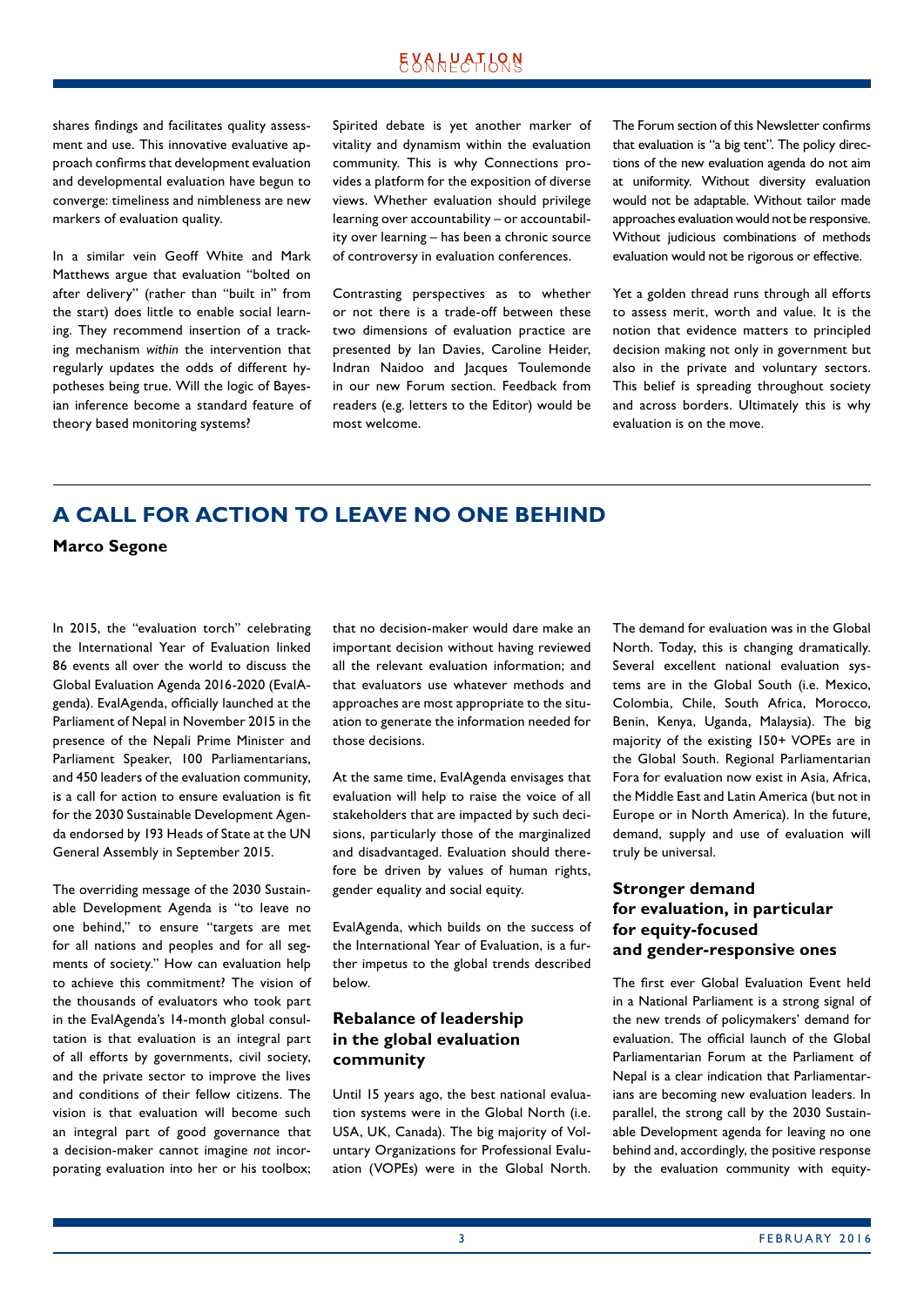<span id="page-3-0"></span>focused and gender-responsive evaluations, is another positive development. This led to the creation of EvalGender+, a multi-stakeholders movement to ensure evaluation will meet the expectation to inform policies that leave no one behind. EvalGender+, led by UN Women, the International Organization for Cooperation in Evaluation (IOCE), the United Nations Evaluation Group (UNEG), and 33 other VO-PEs, UN agencies, Multilateral Banks and the Global Parliamentarian Forum for evaluation, are launching an inclusive process to develop guidance to evaluate the Sustainable Development Goals with an equity-focused and gender-responsive lens. In the future, demand for equity-focused and gender-responsive evaluation will be the norm.

#### **Complexity is the new normal**

The 17 goals and 169 targets included in the 2030 Sustainable Development Agenda are interconnected and synergic. While this is necessary, it also adds complexity. In addition, the focus on no one left behind means that socio-cultural-political contexts, as well as power relationships, are critical to evaluate sustainable and equitable development. In the future, evaluation theory and practice will decisively move to evaluation of complexity, adopting system-thinking and network analysis.

### **A stronger movement for professionalizing evaluation**

The challenges above will accelerate the need to professionalize evaluation. Several VOPEs (including the European Evaluation Society, the UK Evaluation Society, the Canadian Evaluation Society, the Japanese Evaluation Society, and the International Development Evaluation Association), are leading this process. UNEG is exploring this area too, and UNEG members (i.e. UN Women and the ILO) already launched professionalization initiatives. In the future, evaluation will become a mature profession.

#### **A more and more diverse multi-stakeholder community**

In the past, national Governments, the European Union, VOPEs, UN agencies, multilateral Banks and bilateral donors were the main actors in the evaluation community. Today, new stakeholders are emerging. In addition to the above-mentioned Parliamentarian Fora, local governments (at the state and municipal level, i.e. San Paulo in Brazil and Johannesburg in South Africa) are developing and strengthening local evaluation systems. Impact social investment, which generates billions of dollars and is already more significant than official development aid, is also engaging with evaluation. In the future, the evaluation community will be truly made up of multi-stakeholders.

To address the new opportunities and challenges of leaving no one behind in a complex world, multi-stakeholders partnerships will become the most meaningful, influential and impactful approach. EvalPartners, the global partnership for national evaluation capacities, brought together IOCE (the network of VOPEs), UNEG (the network of evaluation offices of UN agencies), EvalNet (the network of evaluation offices of OECD/ DAC countries) and several other stakeholders. This generated the International year of Evaluation and EvalAgenda, among other things. It is now time to enlarge the partnership to welcome new actors, as well as new challenges.

In the future, evaluation will be an agent of change for the world's 193 nations committed to achieving the 2030 Sustainable Development Agenda. To be sure, EvalAgenda for the next four year is broad and complex. But procrastination is not a sensible option. That is why 2016 must be the year of doing the "right thing": leaving no one behind.

#### n

# **WHEN THE STARS ALIGN: HOW EVALUATIONS GET USED IN PRACTICE**

### **Geeta Batra and Nicholas York**

Numerous articles have been written about the factors that affect the use and influence of evaluations (Cousins and Leithwood, 1981; Shulha and Cousins, 1997). Yet evaluation findings continue to be under-utilized. This article builds on the literature and uses World Bank experience to probe the mechanisms that encourage or discourage evaluation use. It develops a theory of change for evaluation use that draws on survey results, case studies and structured interviews with a range of World Bank stakeholders.

The literature has identified a number of causal factors both on the demand and supply side of evaluation use (Kirkhart, 2000, Henry 2003). World Bank experience confirms the importance of both sets of factors. Indeed, the evidence suggests that outcomes are favorable only when things come together (i.e. if the "stars are aligned").

On the supply side, researchers have pointed to such drivers as evaluation quality, credibility, relevance, communication quality and timeliness. In this context, evaluation independence and methodological rigor matter. Team leadership is another key determinant factor in World Bank experience. Ability and willingness to engage in constructive dialogue on evaluation findings are especially important.

Beyond the supply side, evaluation use depends on the demand side. It has to do with decision making and policy formation – a complex process driven by competing forces and multiple actors, information needs of stakeholders, availability of competing information sources and the receptiveness and commitment to change of evaluation users. Personal characteristics also play a significant role. Receptiveness to change is also driven by organizational factors and evaluation can help shape a learning culture.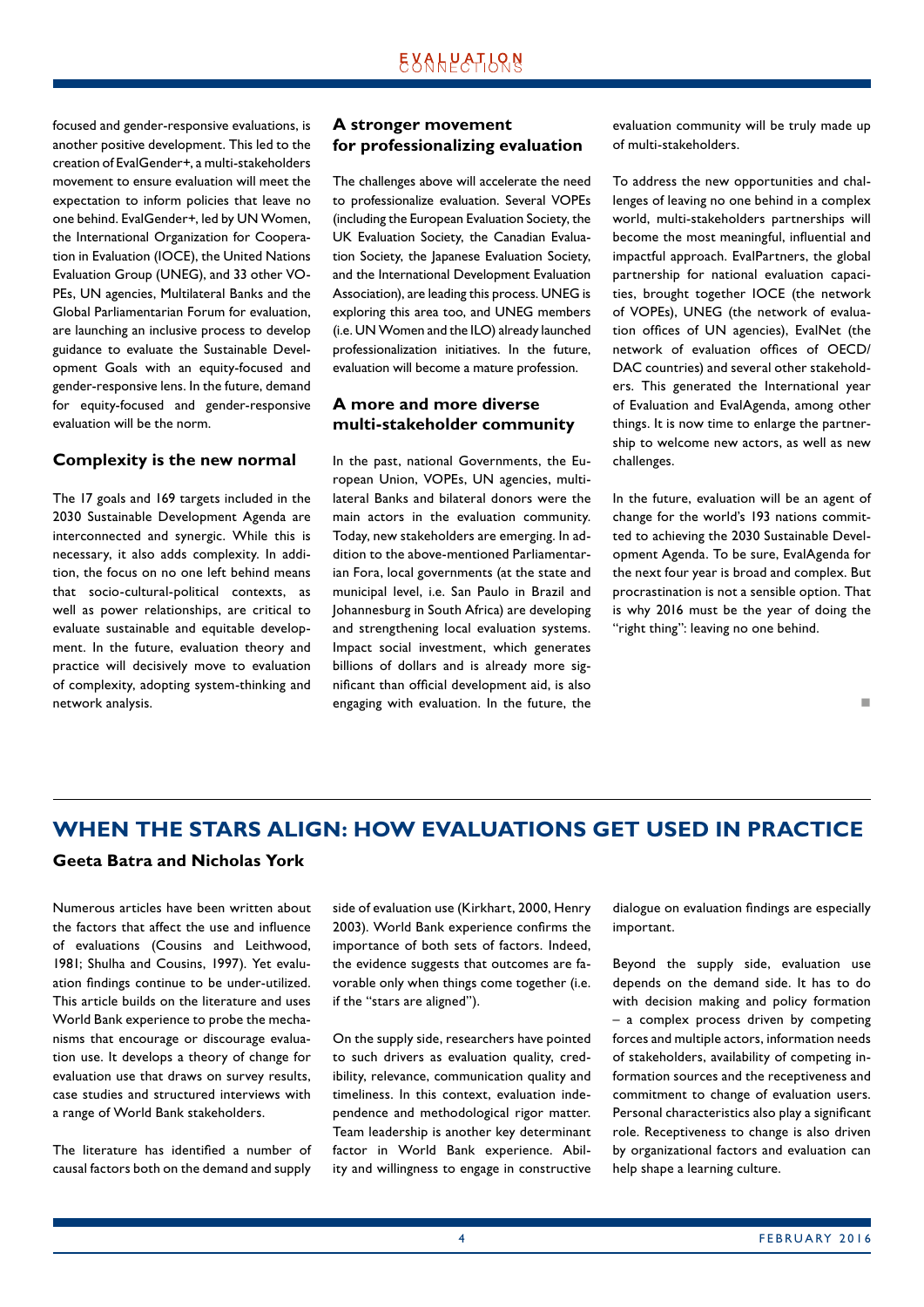# **EXALPATION**



*Figure 1: Influence of IEG Evaluations on WBG Development Effectiveness.*

This is why the Independent Evaluation Group (IEG) has sought to build relationships with key interlocutors and evaluation champions within the World Bank and act strategically to help improve the receptivity of the institution to lessons of experience and evaluation findings. Ultimately, then, evaluators can bring the horse to water but it will choose whether or not to drink. Decisions on evaluation use are driven not only by operational teams but also by senior management and the executive Board since leadership sends signals throughout the organization. IEG's assessments of self-evaluation systems recognize this reality.

Practical experience in IEG points to the fact that evaluators can usefully invest in building productive relationships and credibility for a productive and constructive dialogue. Even small decisions can make a big difference – the length and format of a report, the way a meeting is conducted, the timing and location of a conference and the tone and language used in the communications, both written and oral.

Evaluators tend to focus on what comes naturally to them – e.g. quality of methods and reporting standards. They are not always skilled communicators and they often fail to draw the implications of supply side factors in selecting evaluation topics and selecting evaluation teams. This is problematic since the toughest issues and obstacles to change lie in the institutional context, receptivity to change and a host of demand side factors. This suggests that they are not always driven

by a sound theory of change or mental model in relation to evaluation use.

Straightforward linear models inspired by the traditional policy cycle assume that evidence based decision making is already in place and that the decision making mechanism is monolithic. But this is not always the case. The notion that independent evaluators can on their own identify questions, collate and analyze relevant evidence, present findings and recommendations and then disseminate them into the grateful and waiting arms of policy and decision makers is flawed. Nor even if this is the case are evaluators in a position to generate precise and targeted recommendation – the last piece in the jigsaw or the magic bullet which allows the policy or decision maker to solve a problem.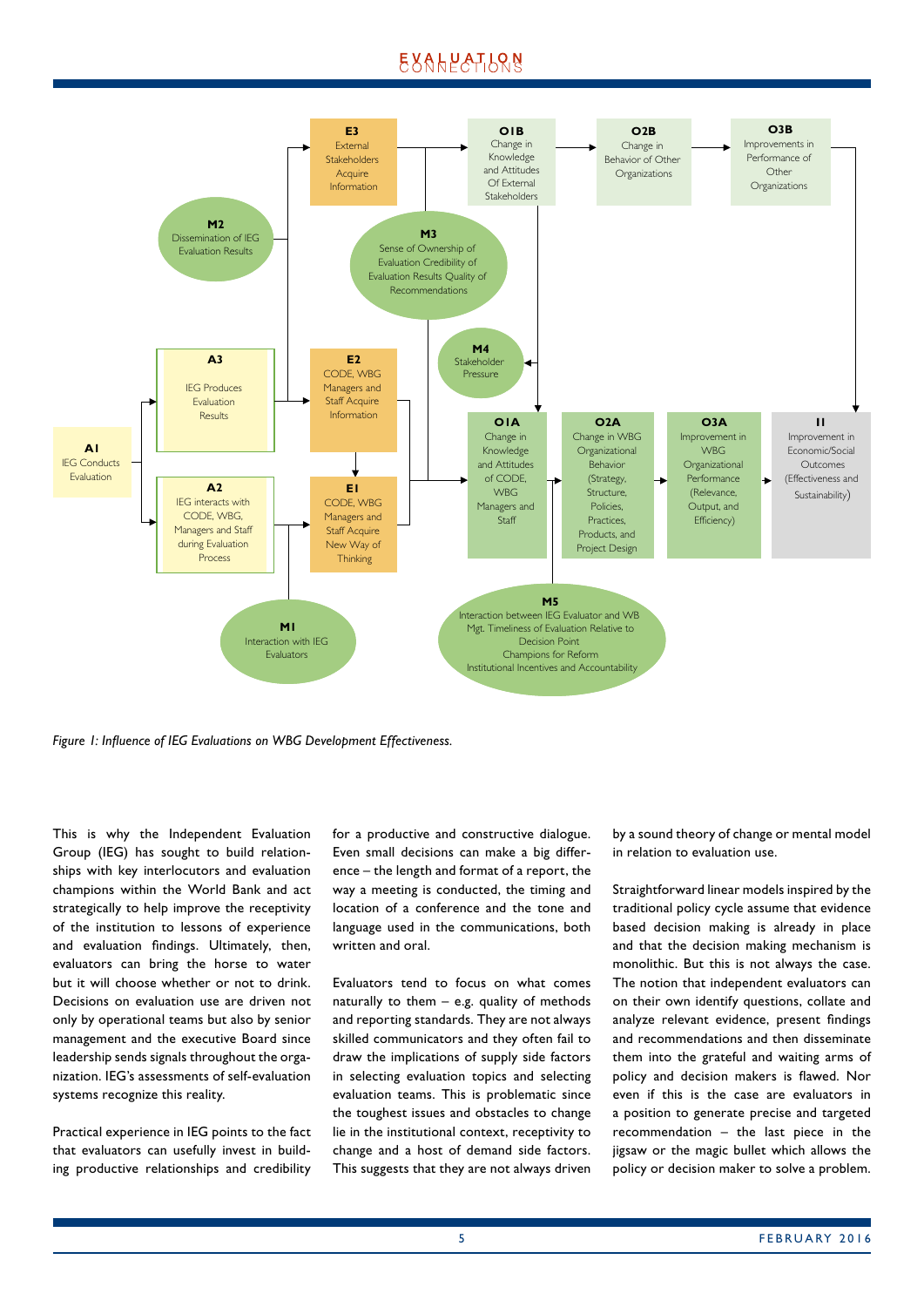# EXALPATLRN

Evaluation is a collective enterprise and instrumental use is not the only way to influence outcomes.

Figure 1 presents a program logic model (PLM) for IEG evaluations. It illustrates the causal chain from evaluation activities to improvements in development effectiveness, calling attention to the factors that mediate the strength of the links in the chain. Some of these factors, such as methodological rigor, are under the direct control of IEG; others, such as champions for reform, are not. Factors outside of the direct control of IEG still affect the influence of IEG evaluations. This has major implications for evaluation management.

IEG conducts various types of evaluations (**A1**) and, in so doing, interacts with the board committee on development effectiveness (CODE), managers and staff (**A2**). The extent and nature of the interaction (**M1**) during the evaluation process can have a major bearing on evaluation use. Judicious engagement of these actors in evaluation activities may help them think critically about programs (**E1**) as well as develop a sense of ownership of the evaluation process and subsequent results.

The principal output of an IEG evaluation is a report that presents results, including findings, conclusions, and recommendations (**A3**). Results are presented to CODE along with written responses from WBG managers (**M2**). Results are also disseminated more broadly within the WBG and among external stakeholders through publications, presentations, press releases, and peer-to-peer networking. In so doing, members of CODE, WBG managers and staff, and external stakeholders acquire information about the particular subject of the evaluations (**E2** and **E3**).

As a result of acquiring valid evaluation information CODE, managers and staff may gain knowledge which either confirms or changes dispositions with respect to an intervention being evaluated (**O1A**). Thus evaluations may influence decision makers' attitudes and shift operational policy *directions*, e.g., a program that was previously well-regarded may fall out of favor based on evidence that it is not meeting relevant objectives efficiently. Alternatively the salience of an issue may be revisited, e.g. it may suddenly be perceived as critical rather than peripheral. Evaluations may also affect the knowledge and attitudes of external stakeholders (**O1B**) who may, in turn, exert influence on CODE and WBG management (**M4**).

Thus the extent to which an evaluation affects knowledge and attitudes depends on several factors (**M3**) that relate to the characteristics of the evaluation and the environment in which the evaluation takes place, including a sense of ownership of the evaluation, the credibility of evaluation results, evaluation skills, knowledge and experience of the lead evaluator; quality of design, quality of data and adequacy of sample; methodological rigor; resources made available for the evaluation; credibility of evaluation results; quality of recommendations – practicality, clarity, coherence, feasibility and cost effectiveness.

Yet, new knowledge may not lead to changes as per IEG recommendations (**O2A**). There are several mediating factors that determine instrumental use (**M5**) of evaluations within WBG, including the extent of interaction between IEG evaluators and WBG management, timeliness of the evaluation relative to a decision point, champions for reform, institutional incentives and accountability, presence of sufficient WBG interlocutors with good understanding of how to use evaluation, etc. The demand side matters.

#### **References**

Batra, G., Nashat, B., Oldsman, E. (2012). Assessing the Influence of IEG Evaluations – A framework and Case Studies, *IEG Working Paper*.

Cousins, J. B., & Leithwood, K. A. (1986). Current Empirical Research on Evaluation Utilization. *Review of Educational Research*, 56(3), 331–364.

Henry, G.T. & M.M. Mark. (2003). Beyond Use: Understanding Evaluation's Influence on Attitudes and Actions. *American Journal of Evaluation*, 24(3).

Kirkhart, K. E. (2000). Reconceptualizing evaluation use: An integrated theory of influence. *New Directions for Evaluation*, 5–23. doi: 10.1002/ev. 1188. 2000.

Shulha, L. M., & Cousins, J. B. (1997). Evaluation use: Theory, research, and practice since 1986. *Evaluation Practice*, 18, 195–208.

not a contract the contract of the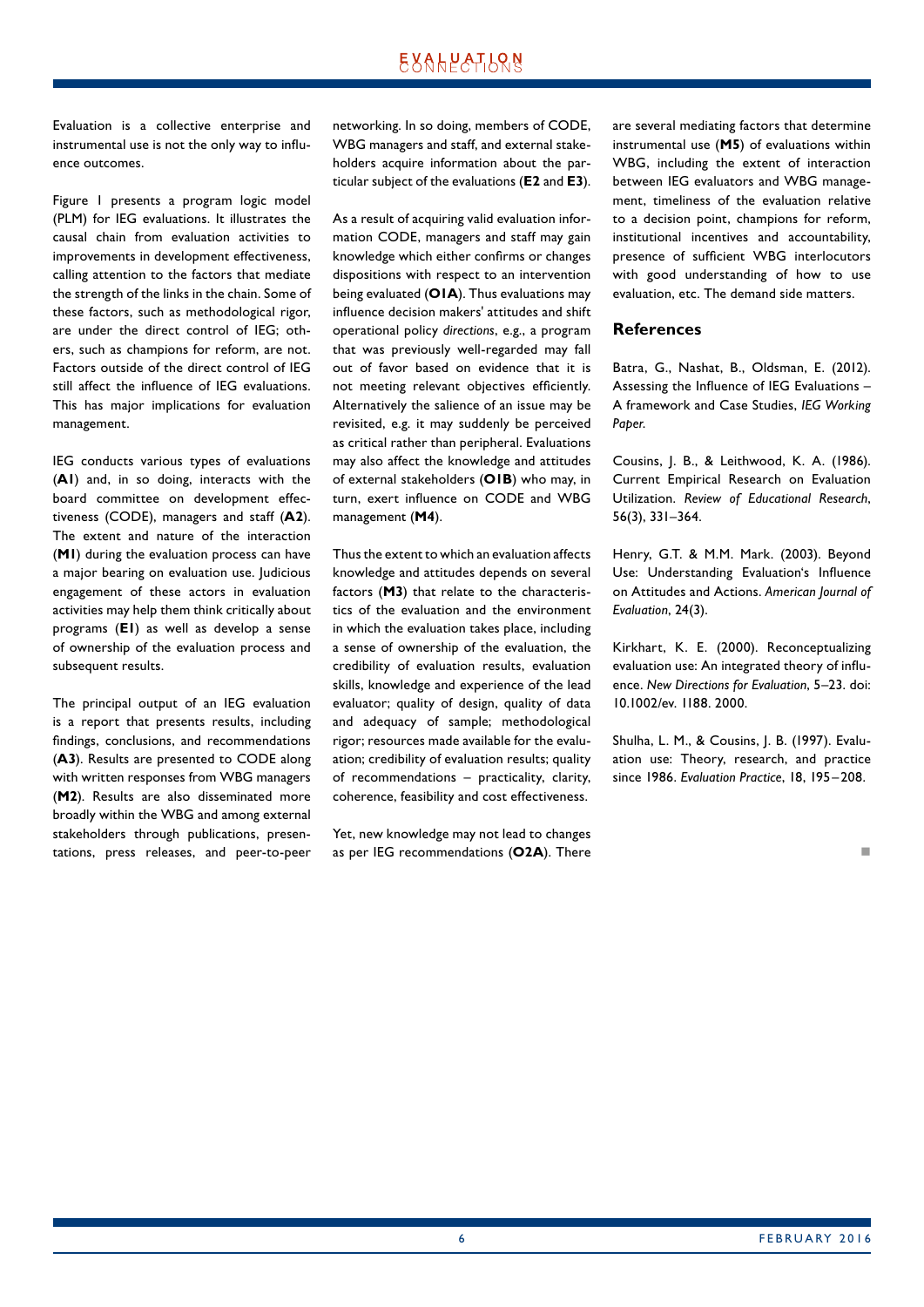# <span id="page-6-0"></span>**LISTENING FOR CHANGE FOR AN INDEPENDENT EVALUATION OF FOUR PRIVATE SECTOR ORIENTED INTERVENTIONS**

#### **Lawrence F. Salmen**

This brief article summarizes findings and lessons from four case studies (Independent Evaluation Group, 2012) conducted in as many countries for an evaluation carried out for the International Finance Corporation of the World Bank Group:

- A micro-credit and savings financial service in a large Central African country;
- A telecom project in a small East African country;
- A farm forestry project in a large South Asian country; and
- A water and sanitation project in a middlesized East Asian country.

How people perceive their own capacity in relation to opportunities presented by a development initiative profoundly affects their motivation and ultimate effectiveness in escaping poverty. In successful development projects people become the architects of their own development. Tapping into this human dimension is best carried out by respectful listening used to amplify the voices of people.

The evaluation was carried out by local research teams who systematically listened to randomly – selected intended beneficiaries. The approach used two primary techniques: conversational interviews and focus group discussions. This directed, pragmatic, qualitative and yet quantifiable evaluation approach is akin to market research wherein the objective is to see how a product is adapted to the culture and capacities of the consumer. As applied to development work, this combination of conversational interviews and focus groups – along with participant observations – is a complement to project monitoring (Salmen, 2002). As Daniel Ticehurst (2013) elucidates, "monitoring…is about developing ways of being accountable to poor people …through listening, gauging how responses vary, feeding back interpretation and taking appropriate actions".

Local teams of individuals were selected on the basis of such criteria as recall ability, writing skills, fluency in the language of intended beneficiaries, and, crucially, the innate quality of being good listeners. To better assure field work quality, a guide was handed out to local team members. The two key qualitative research techniques were set forth as follows:

*"The key to conducting a conversational interview is establishing good rapport between interviewer and respondent. Once trust is created, information elicited should be valid. Good rapport will generate unsolicited data which may be more important than direct responses to predetermined topics in the interview guide. Respect for the intended beneficiary (respondent) is basic to the establishment of rapport. The timing of the interview, its duration and time of day, should be determined by what is most convenient and acceptable to the beneficiary. Generally, interviews should not exceed forty-five minutes to one hour at any one time; to cover the interview guide may require more than one conversation. Short interviews during repeat visits show respect for the beneficiary's time and facilitate increased rapport. It is important that the topics in each interview be explored with sufficient probing to elicit precise, useful responses. Once sufficient rapport has been established, efforts should be made to ascertain what specific recommendations the interviewee may have for project improvement.*

*Focus groups allow for a coverage of more persons in a given time period than one-on-one interviews. Focus groups are conducted by two persons, one of whom leads the discussion while the other takes notes. Generally the group is composed of 6–12 persons. The focus group helps elicit responses triggered by the presence of peers which may reveal values or attitudes not expressed in one-on-one".*

A total of over 1,500 persons were interviewed in all four countries, roughly one third individually, the large remainder in focus groups. The individual interviews were with key informants (community leaders, school principals, church spokespersons, etc.) and randomly selected beneficiaries. The sample was stratified by income and gender and, in the micro-credit case, proximity to a financial institution. In all cases control groups/ communities were included to better ascertain the impact of the project on intended beneficiaries.

The fundamental lesson emerging from these four case studies is that development projects work better when they are based on a sound and thorough understanding of the micro-economic and cultural conditions prevailing among the people for whom the projects are intended. A corollary, is that this kind of grounded understanding is best gained by systematic inquiry based largely on listening to intended beneficiaries in the communities where they work and live. Each of the four country case studies, or field studies, represented a different sector of developmental activity: finance, telecom, agriculture, and water.

All four projects had, in addition to profitability, objectives of reducing poverty, three by increasing access to services (credit, communications, and water connections) and the fourth by forging a stronger linkage between farmers and the private sector whereby the former could benefit from the sale of pulpwood to the latter. The effectiveness of the poverty reduction strategy of each of these IFC-supported endeavors may be seen to vary in direct proportion to the degree to which the project product was adapted to the particular needs and conditions of the intended beneficiaries.

The lessons may appear obvious and commonsensical. But experience suggests that they are honored more in the breach than in the observance.

- Understanding the poor through demand assessment is essential to project success.
- Supply needs to be adjusted to market realities, and companies need to engage with beneficiaries in a positive manner.
- Facilitating access to a good or service provided by a project is a key element of project success.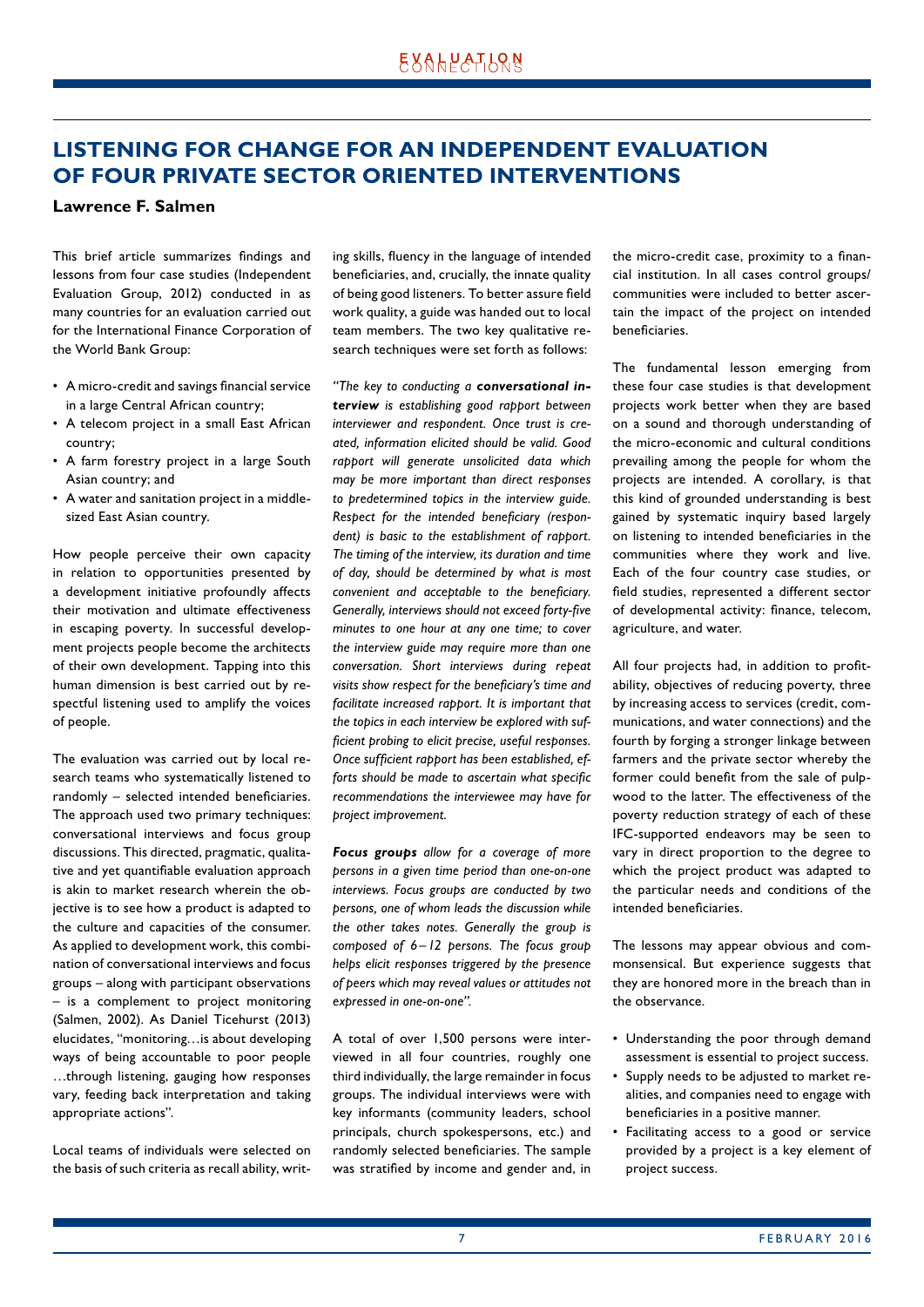- <span id="page-7-0"></span>• The affordability of what a project offers is a precondition of high performance in a development project.
- A final lesson which may be drawn from these four projects is the need for ongoing training to assist the beneficiaries to make full and proper use of the development opportunities provided by the project.

In a nutshell, good development projects resonate with the people for whom they are intended. The people's behavior and values should never be assumed, or taken for granted. Prior to and during project implementation, a project's intended beneficiaries should be consulted as partners in an endeavor which will ultimately become their own. The review of these four IFC-supported development projects shows the importance of integrating people with activities carried out in their name such that they are enabled and empowered to become the determining instruments of their self-realization.

#### **References**

Independent Evaluation Group, (2012). *The private Sector and Poverty Reduction: Lessons from the Field*, World Bank, IFC, MIGA.

Salmen, L.F. (2002). Beneficiary Assessment: An Approach Described, *Social Development Papers*, No. 10/August. World Bank.

Ticehurst, D. (2013). The lost prophets: A practitioner´s view of M&E, *Connections*, September.

# **CREDIBLE AND COST-EFFECTIVE IMPACT EVALUATION FOR COMPLEX CONTEXTS**

#### **James Copestake and Fiona Remnant**

Moving beyond the RCT debate, how well are we doing in sharpening *other* tools for evaluating impact in a credible and costeffective way? Contribution analysis, process tracing and other qualitative approaches to investigating causation have become more widely known and understood. But for many would-be commissioners there is still too much 'black box' uncertainty about what these approaches can yield, how reliably, how quickly and at what cost. In this article we share reflections on one action-research project that set out to raise standards and improve clarity about what qualitative impact evaluation can deliver. Our aim is partly to promote the specific protocol we have been developing (referred to as the QUIP), but more importantly to encourage others to invest in similar experimentation and to share their experiences.

Assessing Rural Transformations (referred to as the 'ART Project') was funded by the UK *Economic and Social Research Council* (ESRC) and the *Department for International Development* (DFID) between 2012 and 2015. While managed by the University of Bath it was designed from the outset as a collaborative venture, involving three NGOs (*Farm Africa, GSHA* and *Evidence for Development*), university staff in Ethiopia and Malawi, and an Excel design company (F1F9). Together we identified four rural development projects (two each in Ethiopia and Malawi) for piloting work. These included a longitudinal study to monitor changes in key food security indicators, and two rounds of QUIP studies designed to supplement the quantitative longitudinal evidence of change with qualitative evidence on causal factors behind the change. Much of this material is now available on the web at go.bath.ac.uk/art.

So what did we achieve? Here we focus on three points. The first is concerned with reducing risks of bias in data collection; the second with streamlining data analysis, and the third with how findings were shared, quality assessed and used. We then conclude by discussing problems encountered, issues outstanding and plans for further work.

### **Reducing risks of bias in data collection**

We tackled the attribution question head-on, by relying mostly on self-reported causal statements from intended beneficiaries of the programmes being evaluated. One obvious advantage is that it avoids the extra costs and complications of identifying and interviewing a comparison group. On the downside, self-reported evidence may be susceptible to pro-project and confirmation biases. To address this risk the QUIP incorporates a process of deliberately *blinding* both interviewer and respondent to the specific purpose of the data collection. The interviewers are therefore not given any information about the NGO or project being assessed, and trained to conduct a semi-structured questionnaire that asks questions about changes in areas/domains of people's lives over a set period. Narrative responses that explicitly, or implicitly, link the activities being evaluated to intended outcomes can therefore be judged to have been volunteered rather than prompted. Blinding has the additional benefit of making the QUIP more open-ended and exploratory, potentially yielding insight into incidental drivers of change and unintended impacts (Copestake, 2014).

#### **Streamlining data analysis**

The key to this turned out to be smart use of Excel to turn narrative data into useful outputs quickly and transparently. This hinges partly on semi-structuring data collection instruments to reflect broad domains of expected impact. It also involves building clear analytical steps into the protocol. For example, in one exercise the analyst sorts data according to how much it *explicitly* supports the theory of change underpinning the project being evaluated, *implicitly* does so, or identifies drivers of change that are *incidental* to it. Table 1 illustrates one way in which this can be presented in summary form. Evidence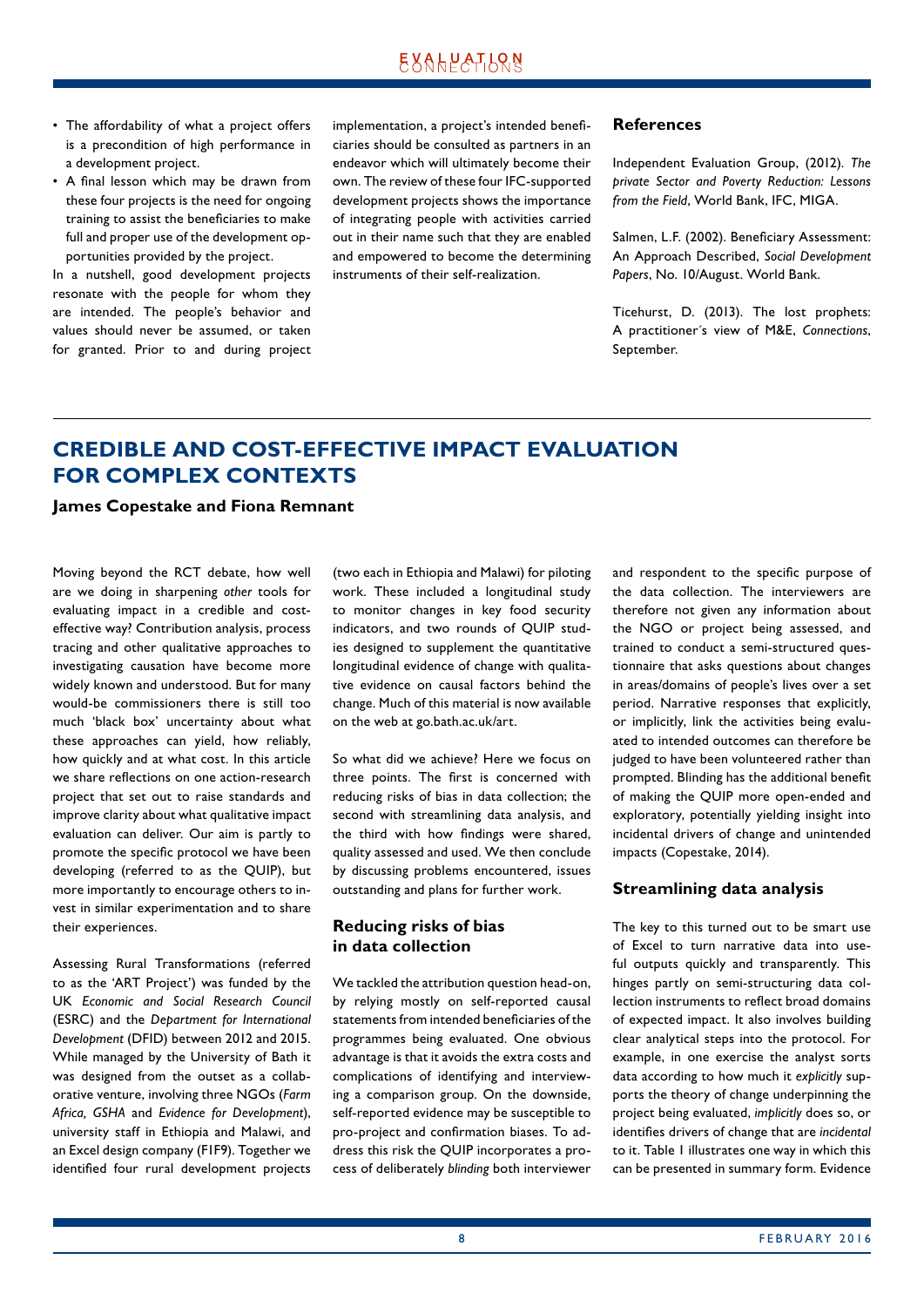|                           | <b>Explicit</b>                  |                | Implicit             |                | Incidental     |                                              |
|---------------------------|----------------------------------|----------------|----------------------|----------------|----------------|----------------------------------------------|
|                           | Positive                         | Negative       | Positive             | Negative       | Positive       | Negative                                     |
| Food production           | HI H <sub>2</sub> FI             | <b>H4F2</b>    | H <sub>3</sub>       |                | H <sub>1</sub> | H <sub>2</sub> H <sub>3</sub> F <sub>2</sub> |
| Cash Income               | $H2$ FI                          | H4             | $HI$ H <sub>3</sub>  |                | H <sub>3</sub> | $HI$ H <sub>2</sub>                          |
| Cash spending             | H <sub>2</sub>                   |                | F <sub>2</sub>       | H <sub>1</sub> |                |                                              |
| Food consumption          | H <sub>3</sub>                   |                |                      | H <sub>2</sub> | <b>FIF2</b>    | H <sub>3</sub>                               |
| Local relationships       |                                  | F <sub>2</sub> | HI                   |                |                |                                              |
| Asset accumulation        | $H2$ FI                          |                | HI H <sub>2</sub> FI | F <sub>2</sub> | HI             |                                              |
| <b>External relations</b> | HI H <sub>2</sub> H <sub>3</sub> |                | HI H <sub>2</sub> FI |                | H <sub>1</sub> |                                              |

*Table 1. Index of changes reported by households and focus groups relative to the project theory of change (illustrative). Note: H1–4 refer to semi-structured interviews, F1–2 refer to focus groups. Narrative text to which codes refer can easily be cross checked to source data.*

of explicit impact can be likened to 'smoking gun' evidence in support of the programme theory of change, whereas implicit evidence can be viewed as more like 'hoop test' evidence (Punton & Welle, 2015), and incidental evidence can inform assessment of countertheories.

### **Sharing and using findings**

The production of draft QUIP reports provided an interesting opportunity for *strategic triangulation*. Meetings to discuss the reports can bring together field researchers (unblinding them), NGO staff and data analysts for the first time. With careful facilitation this serves not only as a form of triangulation but can yield additional insight into what worked, what didn't and why. For example, in the pilot studies timing both of data collection and of how interventions related to seasonal variation and market fluctuations emerged as a key issue.

Evaluation is inherently about overcoming information asymmetries among stakeholders. Who knows what and when affects not only the credibility of evidence (e.g. through blinding) but also trust, power relations and potential for future collaboration. Impact evaluation is never a politically neutral process, and can reinforce as well as reflect unequal power relations. But by being used to promote dialogue it can also alter relationships in a progressive way.

#### **Problems, issues and plans**

While the QUIP studies generated evidence on different factors contributing to change it threw less light on the relative importance of these changes. Our intention was to address this through micro-simulation: combining QUIP's identification of causal mechanisms with use of monitoring data to calibrate their magnitude. Doing this in a timely way requires close coordination of data collection. Sample selection was a second challenge. QUIP sampling can be more opportunistic than for RCTs because each case stands alone as an incremental contribution, both to accepting or rejecting the project theory of change, and to understanding within-sample variation. But the credibility of generalisation is enhanced if key characteristics of the entire target population, the monitoring sample, non-respondents and the 'Quipped' sample can be clearly summarised and compared.

Options for building on the lessons learnt in designing and piloting the QUIP are many. Looking ahead, we would like to test it on rural livelihood interventions in a wider range of contexts, as well as adapt it for use in assessing change in urban contexts and for interventions in other sectors, such as housing and education. This will also provide an opportunity to explore variations from the current model (based on ten person days of field work to conduct around 24 household interviews, plus four focus groups). More ambitiously we would like to explore how features of the QUIP (including blinding, streamlining data analysis and strategic triangulation) can be incorporated into organisational, value chain and systemic evaluations. At the same time we recognise the value of honing a range of tools that are often most useful when used in combination to suit differing contexts and needs.

More information on the QUIP methodology and examples of final reports from Ethiopia and Malawi can be downloaded from: go.bath.ac.uk/art

#### **References**

Copestake, J. (2014). Credible impact evaluation in complex contexts: confirmatory and exploratory approaches. *Evaluation*, 20 (4), 412–27.

Punton, M. & Welle, K. (2015). Straws-inthe-wind, hoops and smoking guns: what can process tracing offer to impact evaluation? Sussex: Centre for Development Impact, Practice Paper No. 10. April.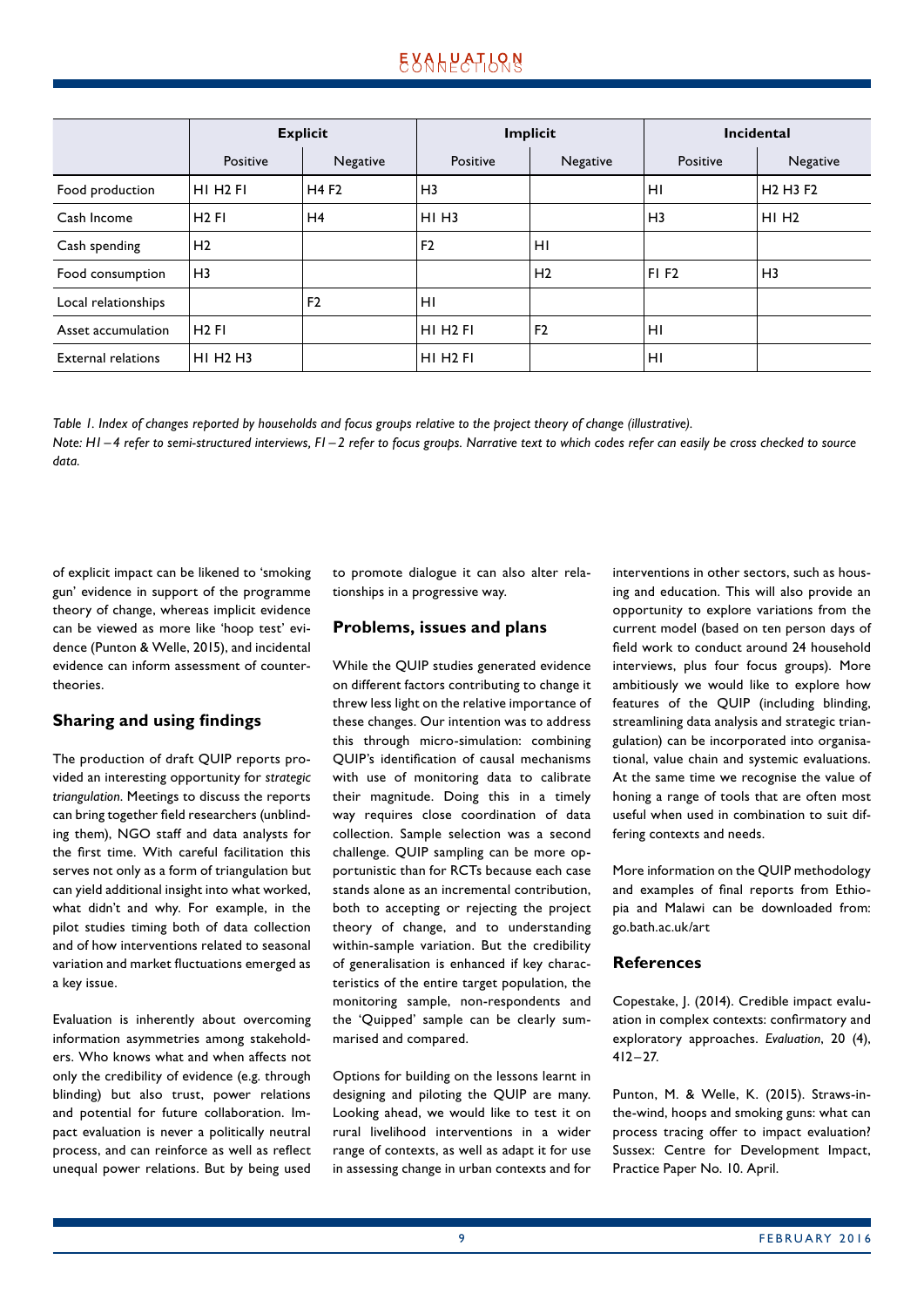# <span id="page-9-0"></span>**AN 'ODDS ON' APPROACH TO EVALUATION**

### **Geoff White and Mark Matthews**

In the December 2013 issue of *Evaluation Connections* we proposed a faster, smarter and possibly cheaper way of evaluating public policies. It is based on formulating succinct policy propositions against the available evidence and testing them as hypotheses in a structured, sequential manner as further evidence emerges. This would provide a stronger foundation for learning than the more audit-based approach – would be faster and could be cheaper.

In parallel, an assessment by the National Audit Office (NAO) of UK policy evaluations (2013) found that evaluation methods had not generally facilitated learning. The NAO highlighted a wide range of causes – narrow evaluation coverage, inappropriate methods, poor quality evidence, inadequate dissemination and limited use of the results.

We suggest the fault may run still deeper. The audit function has tended to dominate the learning role, with evaluations being bolted on after delivery rather than designed as an integral component of policy formulation and implementation. The result is that weak evaluation designs that do little to enable learning are often adopted. What is needed, especially when evaluation budgets are tight, is *innovation* in evaluation processes and methods – aiming for smarter and possibly cheaper ways of learning.

This article develops our earlier thoughts into what we call an 'odds-on' approach to evaluation since we take the view that policies rarely have a 100 % chance of success at the outset even when they are tried and tested (e.g. because the context has changed). Where the interventions are innovative and/or are set in complex and uncertain circumstances both risks and rewards are likely to be relatively high. Evaluation should provide the evidence to enable effective risk management and the intervention adapted where appropriate to strengthen the odds of success.

What we propose draws on the approach advocated by Patton (2010) to assist the development of policy in complex and uncertain contexts by setting up close to real-time feedback in a continuous learning loop which can incorporate both qualitative and experimental methods. It requires the forward-looking appraisal of a proposed policy intervention to be couched as a set of hypotheses about what it might achieve and then uses the monitoring and evaluation of evidence to test the relative strength of these hypotheses. At the start of this process available evidence about results secured in different contexts can be used to estimate the odds that each of these hypotheses will turn out to be correct. As experience unfolds and more evidence becomes available then these odds can be adjusted to reflect actual experience.

The use of competing hypotheses drawn from diverse theories of action and change within a single policy intervention or a set of similar interventions reduces the risk of misdiagnosis. These competing hypotheses can be tested and eliminated (or at least the odds of the hypotheses being correct can be reduced) via evidence gathering and analytical work. This may either confirm the initially assumed odds, or may lead us to revise these odds or, most usefully, develop updated hypotheses more consistent with the available data. The hypotheses testing would use diverse sources of evidence including case studies and other qualitative evidence building on the methods in Qualitative Comparative Analysis (Ragin, 2008) and process tracing (Collier, 2011) to draw robust inferences from such evidence sources.

The broad principle, that the odds of different hypotheses being true is updated when new information is received, underpins what is known as Bayesian inference. Whilst this principle is easily grasped, its expression in formal statements of method and analysis has often been impenetrable to non-specialists due to the overly complex mathematical approaches used. There are, however, simplified approaches to Bayesian updating based on the use of 'natural frequency' data that directly express the relative incidence of observations in a manner that is more readily intelligible and lends itself to odds-based expressions of risk, (Gigerenzer, 2002). As in clinical medicine, this approach allows the overall prevalence of diagnostic errors in hypothesis tests (i.e. false positive and false negative results) to be factored into specific evaluations, opening up an avenue to apply the diagnostic methods used in psychology and in signal processing to policy development and evaluation.

In this approach, the odds of different hypotheses being correct given currently available information are calculated by determining the extent to which information supports, or does not support, each of a set of specific alternative hypotheses. These odds are calculated by summarising all available evidence in a binary (true or false) manner in regard to each alternative hypothesis.

For example, the public funding for science and technology through institutes or programmes could be characterised as having a range of different 'yield' hypotheses depending on whether the anticipated spin-off process works through company formation, attraction of inward investment, increased licence income, new skills acquisition and development etc. In each case, and as experience unfolds, the goal is to be able to calculate the odds that each (or none) of these hypotheses is correct using currently available information – and expressed in betting terms as odds *for* relative to odds *against* (i.e. 3:1 for or 2:1 against etc).

If it turns out that the licence income hypothesis is exhibiting the most favourable odds of being the best, then this insight can be used to reshape the existing and future interventions. If the odds do not look good for any of the intervention yield hypotheses, then a case be-

<sup>1</sup> Signal processing is concerned with identifying errors in communication and processing.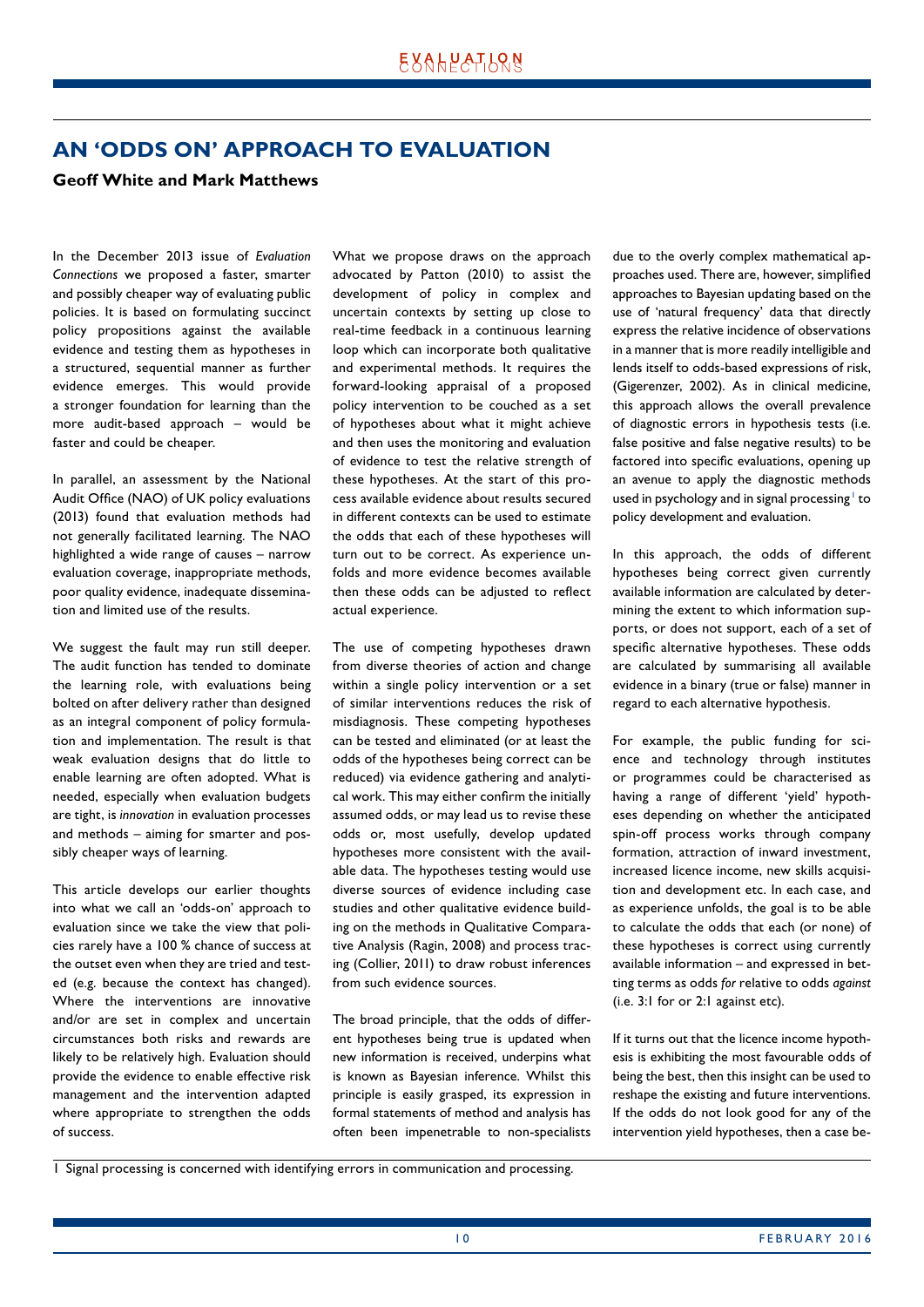# EXALPATLRN



*The diagram above depicts how the odds-updating process could operate.*

gins to emerge for either complementary support or indeed cancelation of the programme – with consequent lessons for the future.

The advantages of the proposed approach are three-fold:

- 1. Seamlessly connecting appraisal, monitoring and evaluation – which are too often approached as separate activities.
- 2. Integrating risk and uncertainty assessments into appraisal and evaluation rather than treating risk management as a boltedon compliance activity.
- 3. Potentially providing faster and more costeffective evaluations than the traditional audit approach. Evaluations can be updated frequently and at low cost because results can be expressed in a tabular form that summarises the evidence for and against

each competing hypotheses as odds. This succinct and fast-to-deliver format makes it easier to brief senior officials and ministers on progress achieved.

Political imperatives are driving devolution of policy capacity to the national and local levels in the UK. This could provide a useful opportunity to develop these faster, cheaper and integrated approaches to appraisal, evaluation and risk management. We are keen to discuss possible pilot implementations of this new approach with fellow evaluators and government departments, agencies and devolved authorities.

### **References**

Collier, D. (2011). Understanding process tracing. *Political Science and Politics* 44, No 4.

Gigerenzer, G. (2002), *Reckoning with risk*. Penguin.

National Audit Office (2013), *Evaluation in government*, December.

Patton, M. Q. (2010), *Developmental Evaluation: Applying Complexity Concepts to Enhance Innovation and Use*. Guilford Press.

Ragin, C. C. (2008). *What is Qualitative Comparative Analysis?* Retrieved November 2015 from http://eprints.ncrm.ac.uk/250/1/ What\_is\_QCA.pdf.

Swets, J.A., Dawes, R.M., Monahan, J. (2000) Psychological science can improve diagnostic decisions. *Psychological Science in the Public Interest*. 1, 1 –26.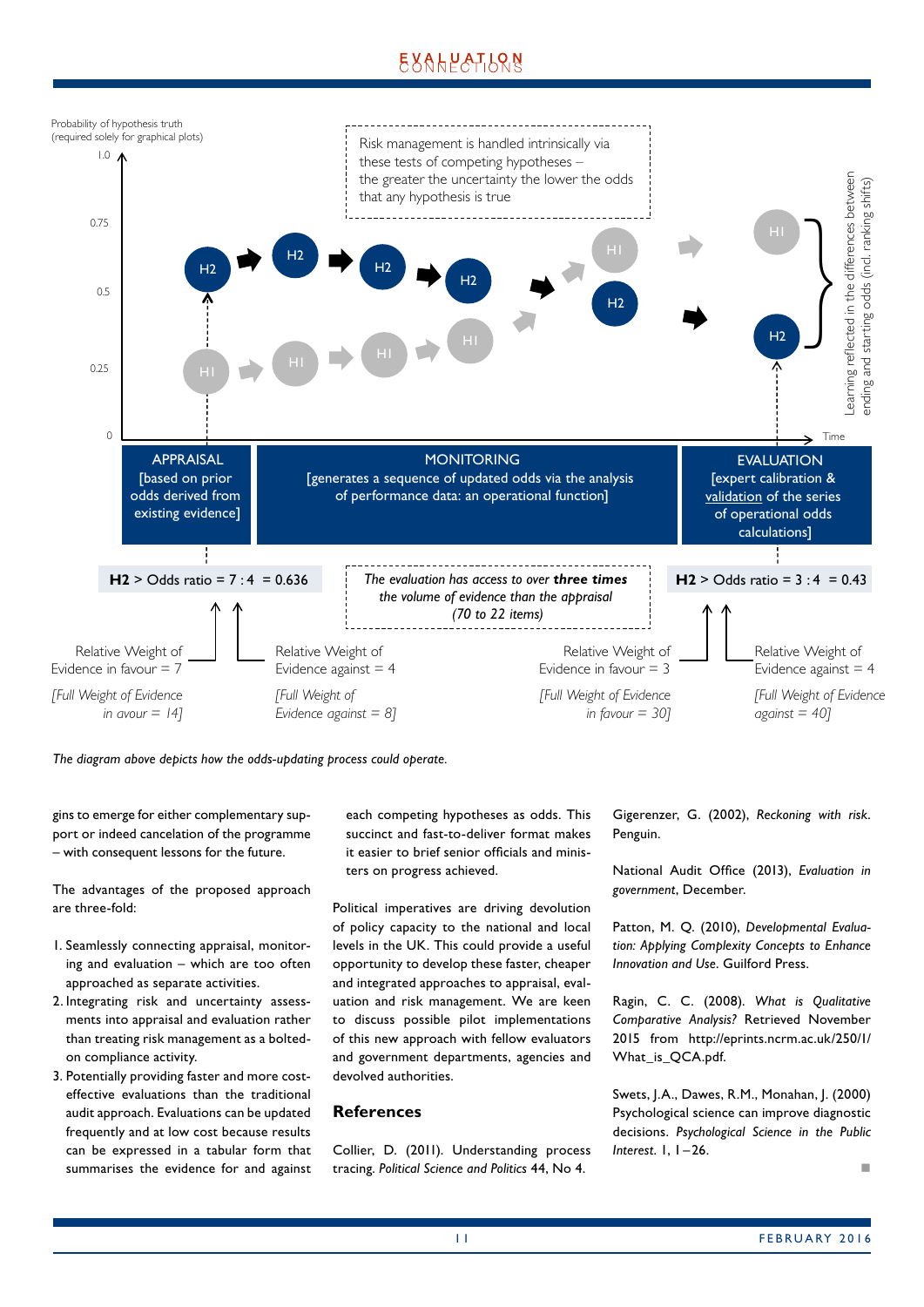<span id="page-11-0"></span>**This new section of Connections puts forward diverse perspectives on important evaluation questions. It is designed to provoke reflection and trigger debate. Readers are encouraged to respond (letters to the Editor). Looking ahead we would welcome ideas and contributions on salient evaluation topics worthy of thoughtful Forum deliberation in future issues of your Newsletter.** 

# **FORUM: IS THERE A TRADE-OFF BETWEEN ACCOUNTABILITY AND LEARNING IN EVALUATION?**

#### **Ian Davies**

Accountability, in the institutional and organisational universes within which mainstream evaluation usually takes place, is conditional on the existence of a mutually acknowledged relationship between at least two distinct entities<sup>1</sup>. It may link organisations, constituent parts of an organisation, organisations and their funders, etc. The nature of the accountability relationship may be shaped by historical precedents and negotiations or such factors as statutory obligations, political imperatives, power dynamics, governance and management requirements, etc.

As such, accountability may exist in many forms. However, in the context within which a significant proportion of mainstream evaluation takes place, accountability is typically conceived and put into practice in a manner consistent with its classic definition: "the obligation to account for a responsibility conferred". This tends to reflect a hierarchical relationship in which one entity (the principal) has a degree of authority or power over the other (the agent).

When an evaluation is conducted for the purpose of accountability, whether or not it is conducted for other purposes as well, it implicitly accepts both the nature and the form of the accountability relationship it is superimposed on. And when the relationship is unequal, e.g. "donor" and "recipient" in the international development domain, evaluation often has little choice but to reflect, or at the very least be consistent with, the dominant entity's interests.

This is straightforward from an audit perspective since audit is a process embedded within an accountability relationship. Audit, *inter alia*, verifies compliance, provides assurance with respect to performance, financial or otherwise, and its approaches and techniques are developed and refined continuously to best serve the accountability relationship. Audit produces evidence based assessments which may be translated into knowledge and used by organisations in different ways, e.g. loop learning.

For evaluation however, especially when it purports to serve the public good, the accountability purpose constitutes a major threat to its ability to consider fully world views other than those embedded in the accountability relationship and to question the power demanding the accountability. And it is evaluation's ability to assess merit, worth and value fully and freely, without coercion, implicit or otherwise, that makes evaluation independence imperative and this is where the fundamental distinction between evaluation and audit lies. Evaluation unlike audit is not about finding out for accountability purposes whether the intervention achieved its intended results.

For evaluation therefore the question is what are the tradeoffs between accountability and independence while contributing to the public good. These tradeoffs are implicit in the choice of evaluation approaches, methodologies and practices. To posit that, for example that evaluation requires monitoring data, indicators, or all manner of measurable results is but one way in which such tradeoffs are struck through methodological choices.

Evaluation scope statements, probably one of the most misunderstood and misused components of evaluation planning, rarely, if ever, consider the political implications of the choice of evaluation approach and methodology, i.e. what dominant world view is being served, whose voices are ignored and whose power is denied?

On "learning", the practical question is whether, and if so who, is trying to find out what for what purpose. Evaluation terms of reference and reports, especially in the development industry, are often replete with jargon about "lessons learned" and their treatment is mostly undistinguishable from what is found in a performance audit report. Yet these are put forward with little apparent understanding of functional distinctions between information, knowledge and organisational learning processes, as well as of their political dimensions.

Yet for evaluation to contribute meaningfully to "learning" it must first and foremost be itself a learning function, the realization of a learning paradigm, i.e. where the value of evaluation resides in the learning process.

For the commissioner of evaluation the question is what are the tradeoffs between the use of audit, evaluation or other processes, for the purpose of accountability. That many commissioners appear to prefer evaluation to audit for accountability purposes raises interesting questions of political economy, e.g. whose interests is the evaluation serving and what approaches and methodologies most reflect dominant interests?

Consider for example the OECD DAC criteria for evaluation of development interventions. Or the current rush of development industry organisations to come

1 This article does not discuss accountability or learning from an individual perspective.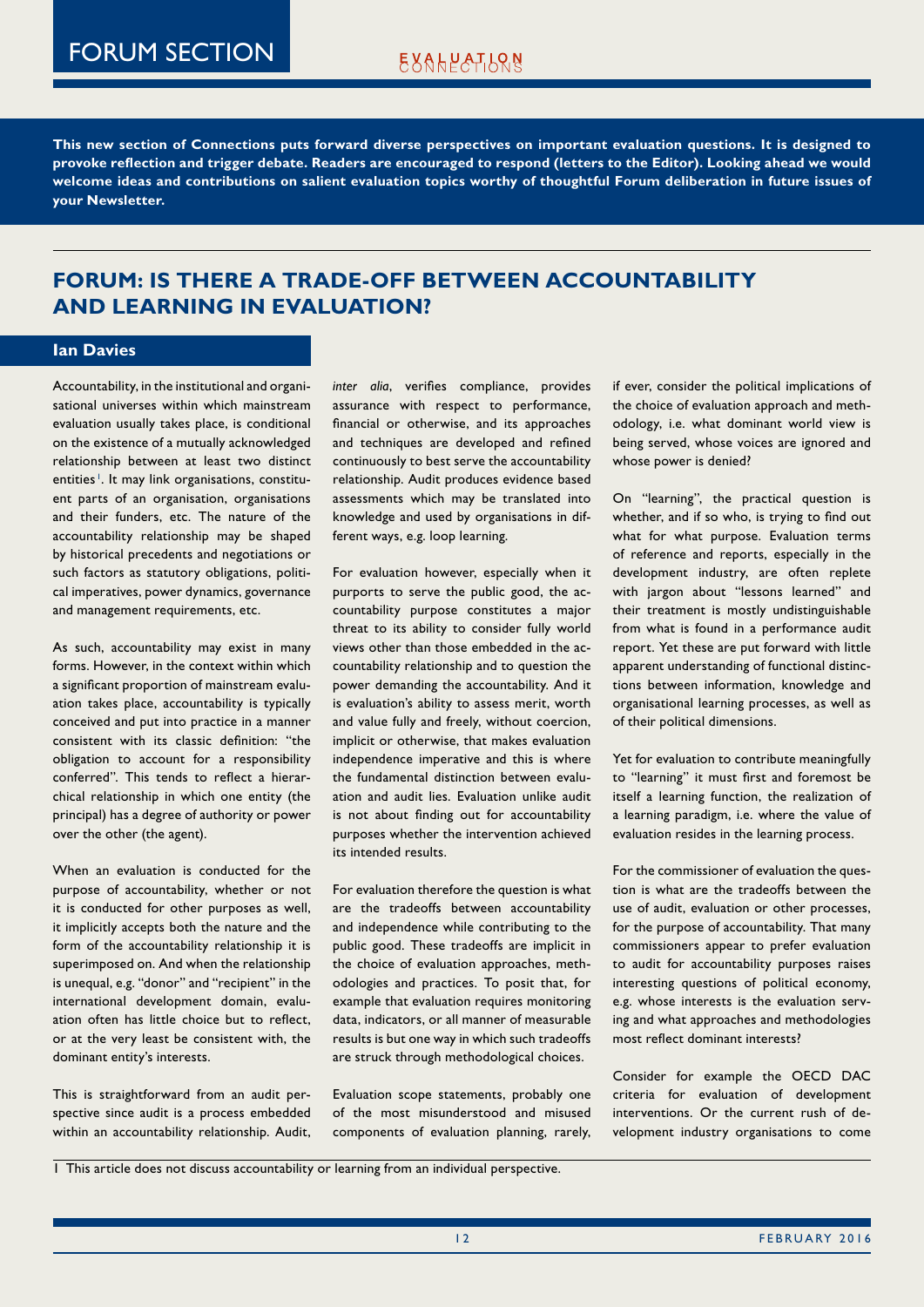# FORUM SECTION

up with ways to "measure" achievements of the Sustainable Development Goals. Do they foreshadow a commoditisation of the political process of which the Sustainable Development Goals are but a statement? Is this evaluative accountability response a way

of domesticating the shared values and negotiated visions of *homo politicus* by reverting to a *homo economicus* stance?

One thing is clear: taking stock of the ongoing discourse on the relationship between

"accountability" and "learning" in evaluation, we are still a long way off from the day when evaluation will be considered as the intelligence of an organisation, the wisdom of a society or something of more value than a set of "deliverables".

### **Caroline Heider**

*By three methods we may learn wisdom: First, by reflection, which is noblest; second, by imitation, which is easiest; and third, by experience, which is the bitterest.* 

# *Confucius*

Colleagues along my long career have said: learning and accountability are irreconcilable. But, as a practicing evaluator, I have experienced learning and accountability as two sides of the same coin. Why does this debate matter so much? Because it gets to the root of what makes evaluation effective: when and why does it stimulate learning, how does it influences change.

In Jacques Toulemonde's article below some of the things counted as part of the learning function of evaluation – in particular "providing … lessons on how to better achieve the desired development outcomes, avoid undesirable effects" – serve accountability (were outcomes achieved?) as much as learning (how to improve?).

One theory suggests that accountability impedes or undermines learning; and as long as evaluation tries to do both, it will not be effective. The other perspective suggests learning and accountability are mutually reinforcing. In particular, learning is derived from an understanding of success and failure to determine how to be more effective in future. In this case, accountability is the foundation for learning.

In short: the debate is, in my view, about the underlying theory of how people are motivated to learn and change behaviors. Much



research has gone into trying to understand exactly this question, albeit without coming to conclusive responses. Kahnemann's behavioral economics shows that people act on instincts, which they learn by doing (*Thinking Fast*), but find it much harder to learn from and act on evidence or knowledge (*Thinking Slow*). This view is contrasted by research to show how doing combined with reflection leads to deeper learning (Di Stefano et al., 2014), or the work of Bonner and Sprinkle which suggests that the effectiveness of incentives to learn or behavior change – such as rewards, recognition, or feedback – depends on the complexity of the task.

Empirical evidence of Collins suggests that unless companies "face the hard facts" – which includes accountability for failure they are not able to build sustained success and grow from "Good to Great". But, others (Brookfield, 1986) have shown that adult learning is facilitated by a sense of personal power and self-esteem and positive rein-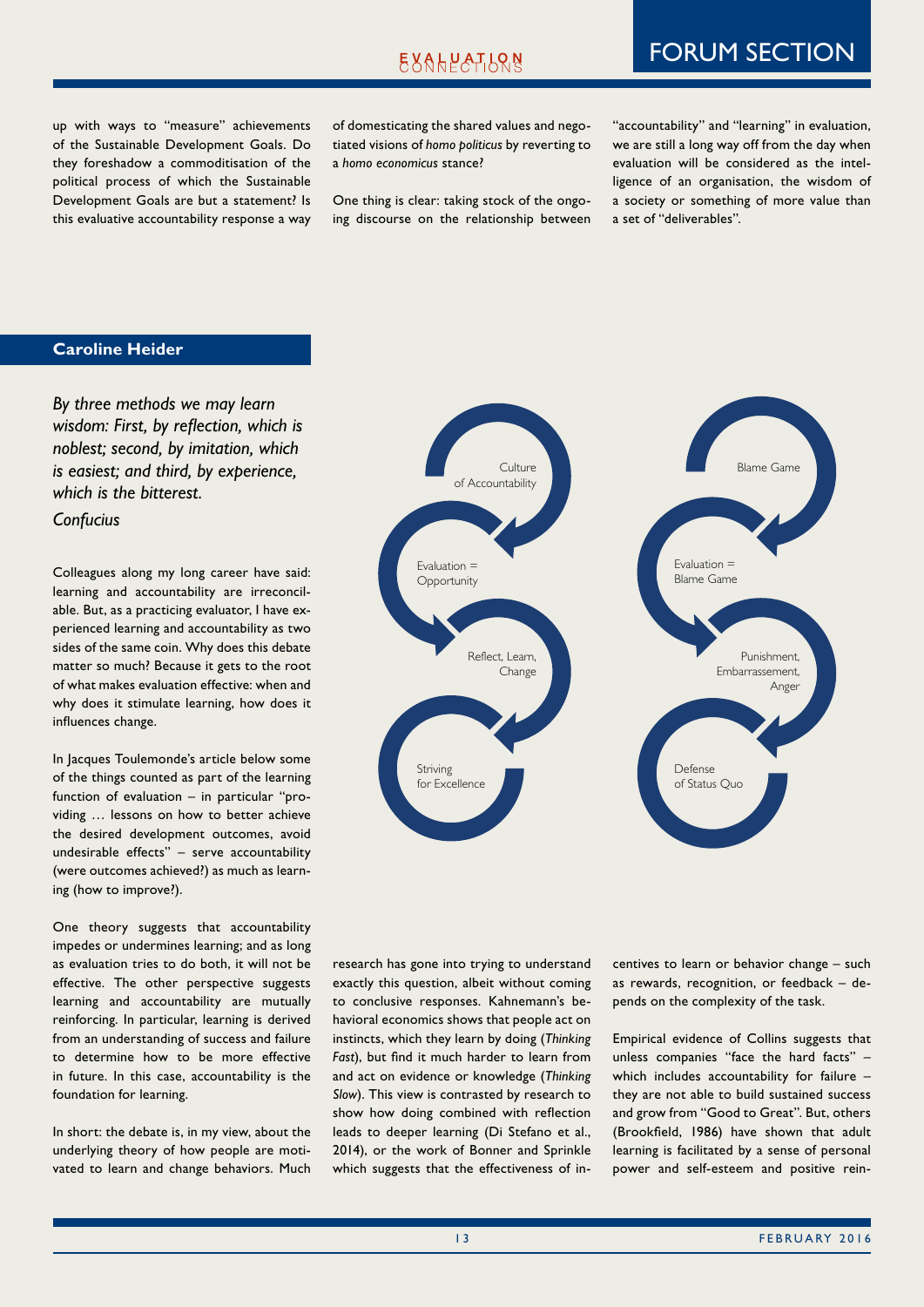# EXALPATLRN

forcement. The latter might be challenged by negative feedback, including from evaluation.

So where does leave us? There is no simple answer to the question whether evaluation works better when it has the carrot of learning for better results with or without the stick of accountability.

Instead of simply separating learning and accountability, I suggest we look at deeper issues that stand in the way of learning and achievement of results. Corporate culture or attitudes towards and of evaluation play an important part in shaping how evaluation can be effective in influencing change with a balance of learning and accountability.

Accountability is often confused with blame. When the "Blame Game" is the dominant culture, the focus is on culprits and scape goats rather than results. Learning – from evaluation or otherwise – is hindered because honest feedback, when critical, is associated with embarrassment and punishment.

By contrast, a culture of accountability accepts failure as an opportunity to learn, grow and strive for excellent. Critical feedback from evaluation or other processes are part of a culture that stimulates debate, learning, and change.

**"Instead of simply separating learning and accountability, I suggest we look at deeper issues that stand in the way of learning and achievement of results."**

Accountability derives from the assessment whether objectives set at the beginning were attained. It is the planner who sets his/her yardstick at the beginning of the process. If accountability is removed from evaluation, does it mean we do not care about the objectives set at the beginning and what we can learn from our efforts to achieve them?

What would be the alternative? Not make assessments or evaluate what has happened, or introduce new yardsticks at the time of evaluation? Neither of these options are satisfying: they redefine evaluation away from original purposes, move it closer to what program planners and implementers can do through internal review processes, and above all, it would not address the real crux of institutional learning.

### **References**

Bonner, S. Sprinkle, G. (2002). The effects of monetary incentives on effort and task performance: theories, evidence and a framework for research. *Accounting Organizations and Society*, 27, 303–345. doi: 10.1016/ S0361–3682(01)00052 –6.

Brookfield, S. (1986). *Understanding and facilitating adult learning: A comprehensive analysis of principles and effective practices.* McGraw-Hill Education (UK).

Collins, J. C. (2001). *Good to great: Why some companies make the leap… and others don't.* Random House.

Di Stefano, G., Gino, F., Pisano, G. P., & Staats, B. R. (2014). Learning by thinking: How reflection aids performance. *Harvard Business*  School NOM Unit Working Paper, (14-093),  $14 - 093.$ 

Kahneman, D. (2011). Thinking fast and thinking slow. *Farrar, Strauss and Giroux, New York, NY.*

The Accountability training company, (2009). Achieving Results through Greater Accountability. *Partners in Leadership.*

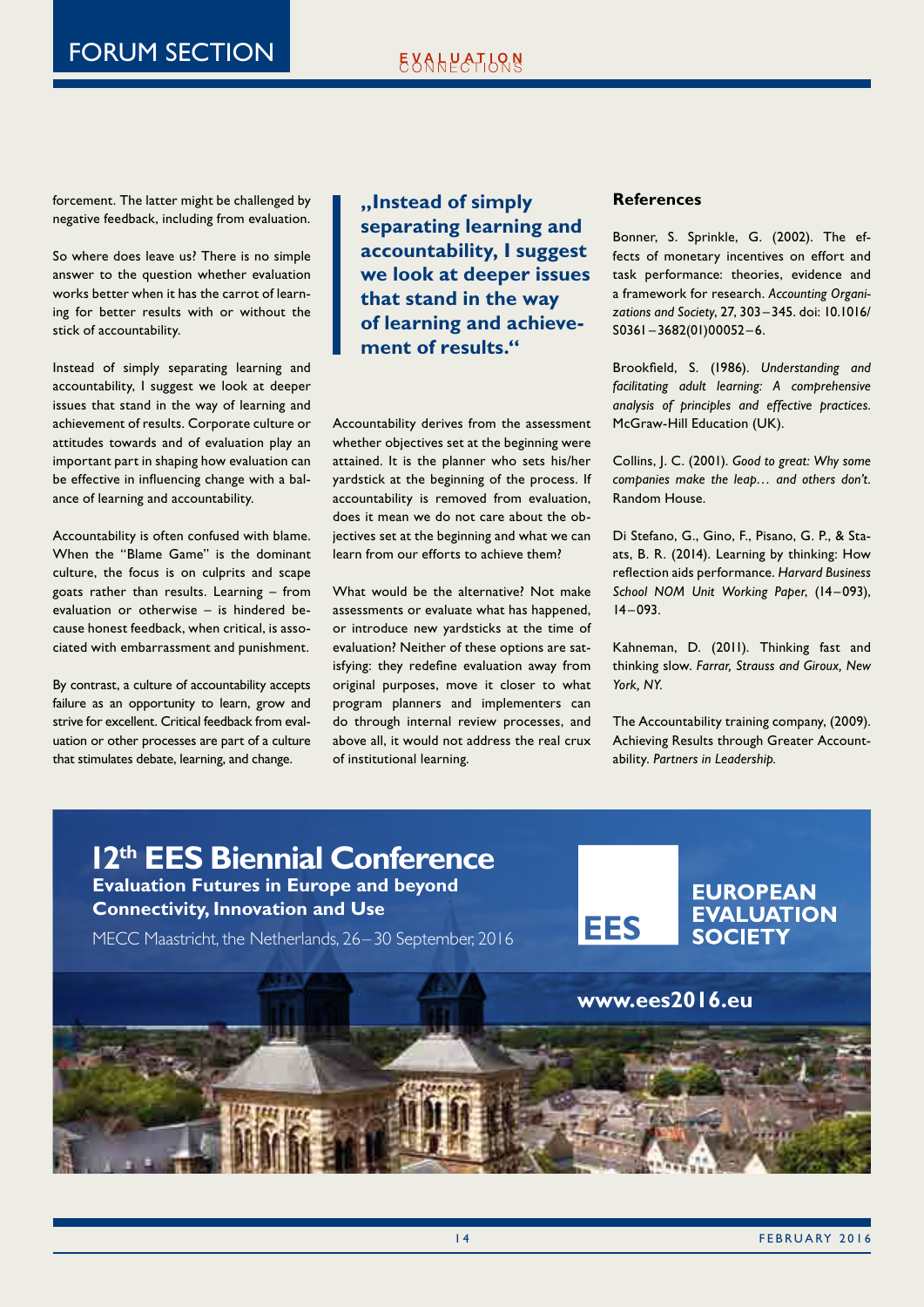#### **Indran Naidoo**

In this short piece I wish to state upfront that I write from the perspective of an independent evaluation office function, which reports directly to United Nations member states, and where the focus is at the corporate governance level. Most UN evaluation offices do not have this arrangement and are embedded within the management function of the organization, with very limited operational independence and without a final say on issuance of evaluations to the public.

The relatively recent progress in entrenching independent evaluation in the United Nations Development Program (UNDP) reflects a growing member states' demand for more voice and whilst there is inevitable contestation around findings and recommendations the work produced by the Independent Evaluation Office (IEO) enjoys high credibility.

What is perhaps even more important is that IEO's independent status allows it access to diverse stakeholders. It also enhances the credibility associated with presenting evidence based results in a transparent manner. Giving a voice to actual and potential beneficiaries at ground level means that the function helps to connect legitimate voices to policy making.

Independence does not mean isolation or ignorance of subject matter. Rather it conveys constructive and principled engagement with emphasis on impartiality and rigor in methodology. This helps learning. So does full disclosure within the ethical constraints imposed by generally accepted evaluation guidelines and parameters e.g. with respect to confidentiality.

Before striking a balance between accountability and learning one needs to answer the question of who/whom or what body the evaluation function is answerable to. Agency heads invariably prefer it to be answerable to themselves since an evaluation function that is outside their control may threaten or undermine their control over corporate messaging and agenda setting. In particular corporate policy formation frequently elicits management pushback and calls on the independent evaluation function to demonstrate institutional loyalty. This is frequently combined with the argument that overemphasis on accountability inhibits learning, i.e. that a reporting relationship to senior management is the most effective way for evaluation to facilitate internal adjustments.

There is no common view on evaluation for accountability purposes. Everybody sees accountability as applicable to others than themselves. Likewise, among the evaluation models used by agencies – whether handled by independent offices or outsourced for credibility – the appetite for addressing accountability for results varies. Equally in the global South where there is strong growth in evaluation the emphasis lies in transparency that makes public performance visible but often with insufficiently robust evidence. But progress is in the right direction and there is greater understanding across the globe today about the role that evaluation serves in democratic settings that demand accountability and give voice to citizens.

This is confirmed by a rising demand for evaluation policies that contribute to accountable institutions and thus help to build trust and credibility among citizens. The Bangkok Conference co-hosted with the International Development Evaluation Association (IDEAS) in October, and leading to the Bangkok Declaration, makes clear the critical importance of independence, a prerequisite of credible evaluative judgment.

Throughout the developing world the "value for money" proposition is widely held and assessing whether citizens receive appropriate services, within an ethos of democracy and accountability, is the mainstream perspective for evaluation professionals. The change in the geographical and sectoral representation for such premier training programs as the International Program for Development Evaluation Training (IPDET) highlights this evolution in demand. The overarching perspective is a clear-cut notion that evaluation

is about program improvement with citizens in mind. Recognizing that there are vested interests, evaluators must be protected from pressure and retaliation so that they can talk truth to power.

Much discourse on "what evaluation is" has been framed by management. For most managers evaluation is a management tool used by evaluators compliant to the leadership. When an internal evaluation unit challenges management the frequent response is to curtail the scope of the evaluation function, to control evaluation budgets, to undermine evaluation processes and/or to denigrate the methodologies of critical evaluations. Other means of control include selection and tenure of the evaluation head, a pervasive threat to evaluation independence.

I have heard about the "what about learning" argument, as if learning is more important than (or conflicts with) accountability. This suggests an internal focus that lies beyond public scrutiny. Some evaluation units go along with this narrative and see themselves as management consultants. They may respond to legitimate organizational needs, but such units should then be clearly labeled self evaluation units geared to facilitate internal learning with the implication that accountability is of lesser significance. The reporting line in such cases is to management, with evaluators having no final say on content or methodology.

This distinction between internal evaluation offices and independent ones is therefore fundamental and it is not surprising that those offices that are in fact independent have had to append to their names the term "independent" – in patent recognition that all evaluation is not so and cannot be assumed to be. The argument that work on methodology will resolve the issue of credibility masks the fundamental question of what purpose evaluation serves and glosses over the power dynamics embedded in all evaluation processes.

n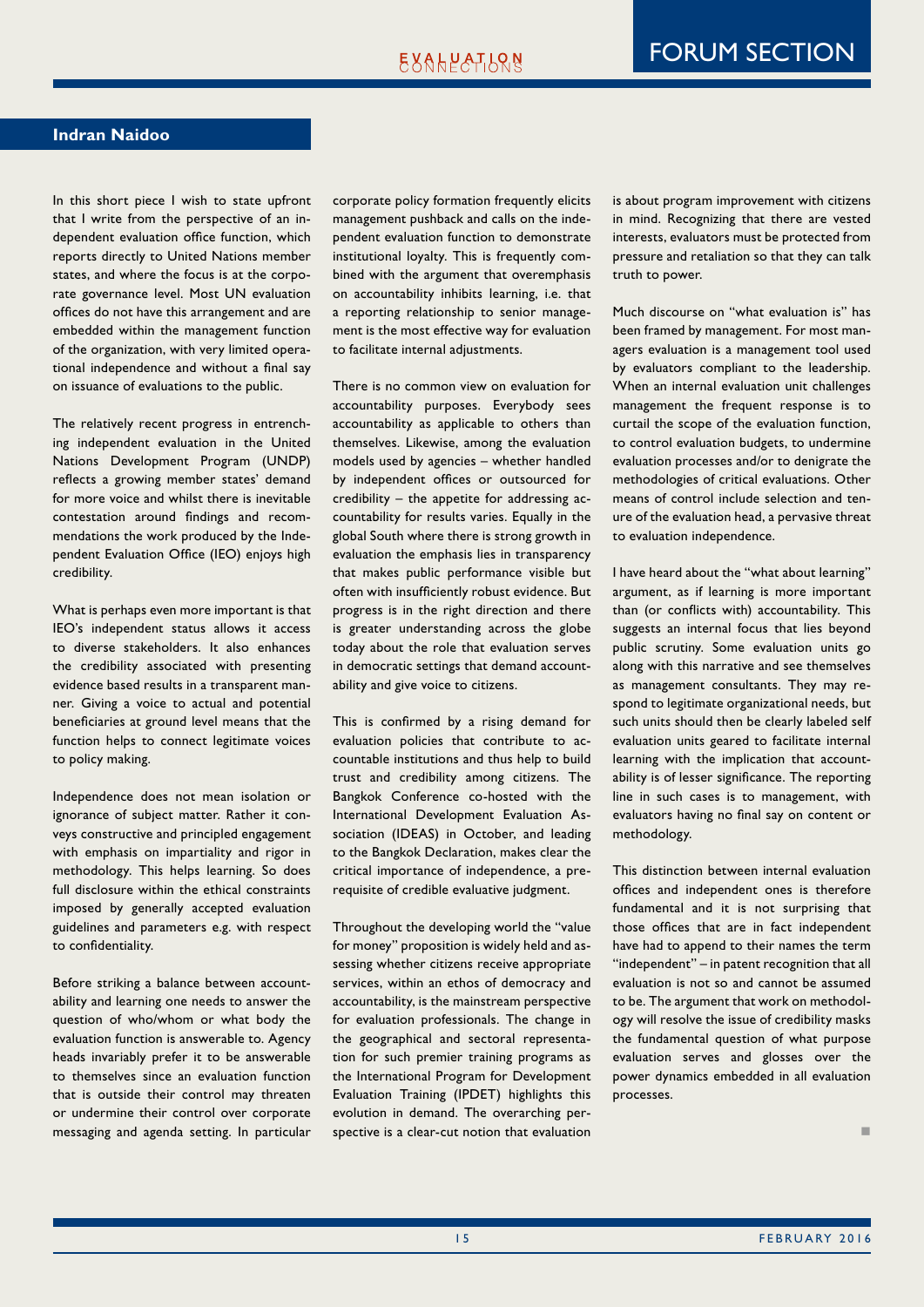#### **Jacques Toulemonde**

Recently I was invited to speak in a conference on evaluation use $^{\dagger}$  and I took that opportunity to further my reflections on the two main intended uses of evaluation: accountability and learning. I focused on development assistance, a domain where evaluation is a 50 year old industry. I also focused on evaluation use at the higher level, i.e. donor agencies' top management and financial constituencies.

Many players in the development evaluation industry share the view that accountability and learning are two sides of the same coin (ADB, 2014). Indeed there are nice examples of that two-sided coin. For instance a series of evaluations of the Budget Support instrument in 2010– 2012 (IOB, 2012) answered key efficiency questions that had been repeatedly asked in the European Parliament (accountability). At the same time these works enabled donor agencies to understand where the instrument works and does not work and to act upon that lesson (learning).

What do we mean by accountability? Traditionally, donor agencies have been held accountable for compliance to budgets and rules. This means that funding constituencies look into management weaknesses with the support of auditors and question top managers about their responsibilities in case of dysfunction . Over the last decades, agencies have been held accountable also for their performance, performance being increasingly understood as the achievement of intended development outcomes. In that context, funding constituencies are now provided with annual performance reports and dozens of evaluations. However I have seen very little evidence of funding constituencies relying on evaluators for questioning top managers about their responsibilities in case of weak outcomes.

In practice, it is quite difficult for evaluators to deliver sharp assessments and to point out responsibilities for poor outcomes as auditors do in case of weak management. This is due to the fact that result information often stems from disputable cause-and-effect claims and responsibility for results is always shared among several institutions and stakeholders. Consequently, evaluators supply result information to financial constituencies but not in the form which would enable them to use it in a real accountability process.

In my professional experience, I have seen that most evaluation activities are shaped as if accountability was a priority, even where the commissioning body is primarily willing to learn. How can we recognize accountability oriented evaluations? They tend to focus on major expenditures, follow programming cycles, cover a wide scope, include the whole range of evaluation criteria, favor internal validity, focus on potential risks and problems, and highlight independence. Most often, such choices are made in an implicit manner in order to comply with professional standards that are accountability oriented, especially in the area of development assistance. Hence, my view of the broad picture is not that of a two-sided coin. It is a picture of accountability oriented evaluations that are not really keeping their promises in terms of accountability. Are they at least good at learning?

Let us first clarify what we mean by learning. The term refers to acquiring and using knowledge. In an evaluation context, we speak of providing decision makers with lessons on how to better achieve the desired outcomes, to avoid undesirable effects, and to set relevant priorities. Newly acquired pieces of knowledge may be called 'lessons' but lessons are seldom highlighted as such in evaluation reports. They may be retrieved by reading recommendations although most of current evaluators' recommendations do not build on fresh knowledge. Moreover lessons need to be absorbed and acted upon before we can speak of learning.

Of course, we should not be naïve about policy-makers' willingness to learn lessons from evaluations. Uptake is not a linear process. It requires a long chain of events of which one or another is often missing, something which makes the success of learning unpredictable (Bossuyt & al., 2014). Precisely because of that risky game, evaluations should be optimized for learning if they are meant to feed knowledge back in the policy-making process.

Ten years ago, a Washington based working  $group<sup>2</sup>$  argued that large resources were spent on development assistance evaluations but not in the kind of evaluations that could help learning fast on big questions. They added that even evaluations addressing big questions were not delivering valid findings because they were not relying on a rigorous counterfactual. I disagree with the latter point because evaluators have a wide choice of rigorous causality analysis approaches, of which counterfactual analysis is not always the best choice and methodological rigor is just one among many ingredients in the learning recipes.

If I quote the working group, this is because its members initiated a stream of evaluations designed for learning. They wanted to implement their favorite impact analysis approach but unintentionally, they also revealed some of the features of learning-oriented evaluations. How can we recognize such evaluations? They tend to focus on challenging knowledge gaps, target policy-making win-

1 The conference was jointly organized by the Organization for Economic Cooperation and Development (OECD), the United Nations Educational, Scientific and Cultural Organization (UNESCO), France's evaluation society (SFE) and the European Evaluation Society (EES). It took place in Paris on September 30, 2015.

2 Savedoff, W.D et al., 2006.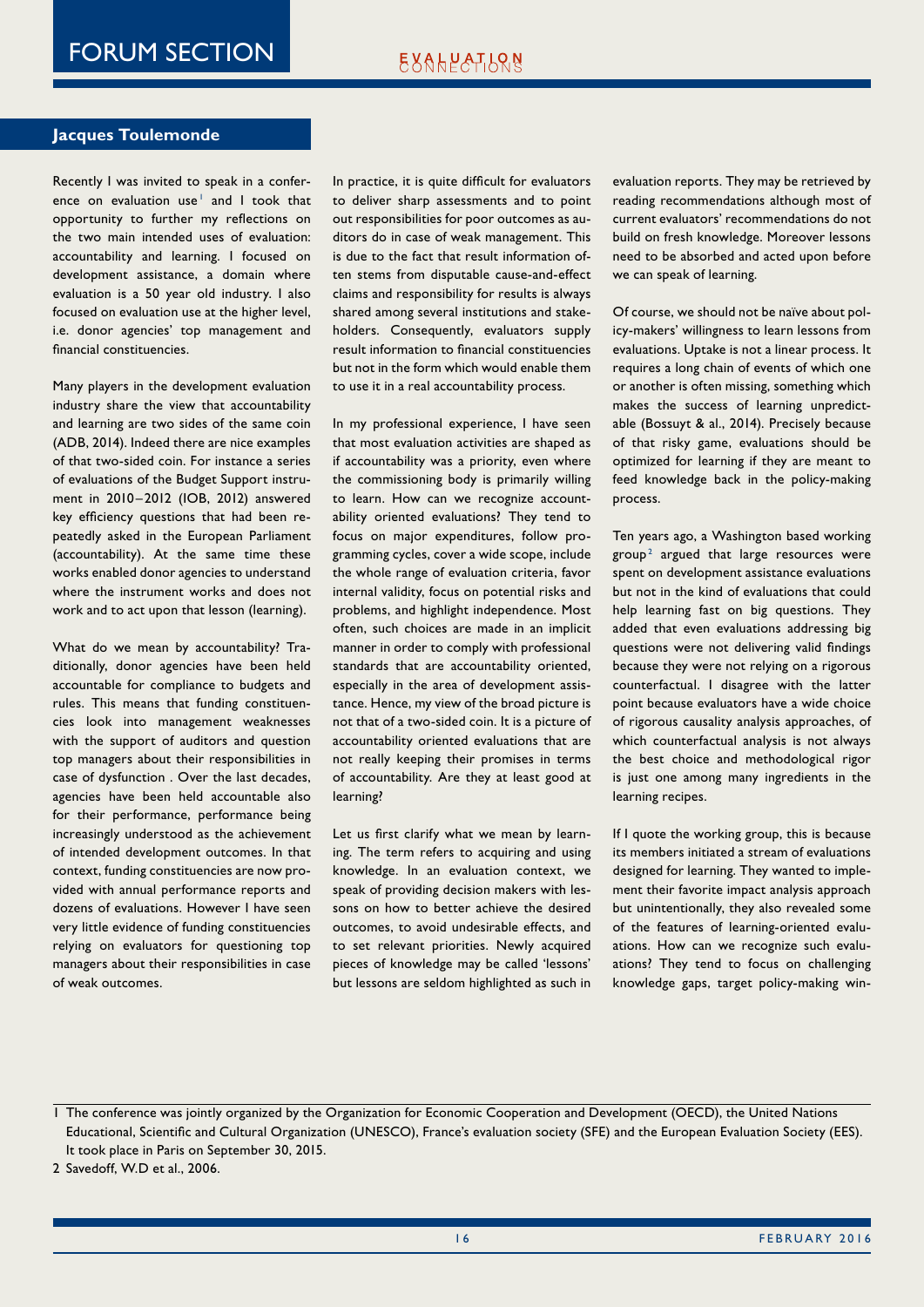dows, cover a narrow scope, use a few evaluation criteria or just one, seek generalisable lessons, explain the reasons of successes as well as failures, and establish close links with field level agents. Then we realize that an evaluation optimized for learning is not optimized for accountability and conversely $^3$ .

I recognize that accountability oriented evaluations can teach useful lessons but, due to their very design, they tend to deliver a larger number of weaker lessons than learning oriented evaluations would do. Moreover lessons are delivered in a less timely manner, something which makes the overall learning process slower.

At this point, we could suggest that agencies' evaluation work plans include some accountability oriented works besides other ones geared at learning. My preferred option is another one. It would be to reconcile both types of use by referring to the promising idea of accountability for learning (Gray, C. et al., 2014). This would be a third approach to the concept after "accountability for compliance" and "accountability for results" (Perrin et al., 2007). Following that approach, donor agencies would be called to report every year on their learning accomplishments, i.e. whether they have identified challenging knowledge gaps, teamed up with partners in order to bridge these gaps, asked and answered specific evaluation questions related to these gaps, and acted upon the acquired knowledge. This could be done by both reporting on appropriate indicators and writ**"At this point, we could suggest that agencies' evaluation work plans include some accountability oriented works besides other ones geared at learning. My preferred option is another one. It would be to reconcile both types of use by referring to the promising idea of accountability for learning."**

ing narratives of the most significant learning stories.

I have said that it is difficult to hold donor agencies responsible for their outcomes since causal claims and the sharing of responsibilities are often disputable. On the contrary, the good or poor learning records of an agency would be easy to ascertain. Properly trained auditors could check the learning claims and agency managers could be held responsible for their learning accomplishments, and this would create a very strong incentive for learning, something which is too often missing at present. In that new context, evaluation might serve both

learning and accountability (please consider the reverse order of the terms!) more successfully than it does at present.

#### **References**

Bossuyt, J., Shaxson, L., Datta, A. (2014). Study on the uptake of learning from Europe-Aid's strategic evaluations into development policy and practice. In *Final Report – June 2014*. Development and Cooperation EuropeAid – European Commission.

Dijkstra, G., Oukemp, A., Bergkamp, D. (2012). *Budget support: Conditional Results – Review of an instrument.* IOB Evaluation, Ministry of Foreign Affairs, Netherlands.

Gray, C. et al. (2014). Accountability and Learning: Two Sides of the Same Coin. In Evaluation for Better Results (pp. 47-69). Asian Development Bank.

Perrin, B., Bemelmans-Videc, M.L., Lonsdale, J. (2007). How Evaluation and Auditing can Help Bring Accountability into the Twenty-First Century. In *Making Accountability Work: Dilemmas for Evaluation and for Audit*, (pp.  $239 - 264$ ).

Savedoff, W.D. et al., (2006). When Will We Ever Learn? Improving Lives Through Impact Evaluation. In *Report of the Evaluation Gap Working Group*, Centre for Global Development.

n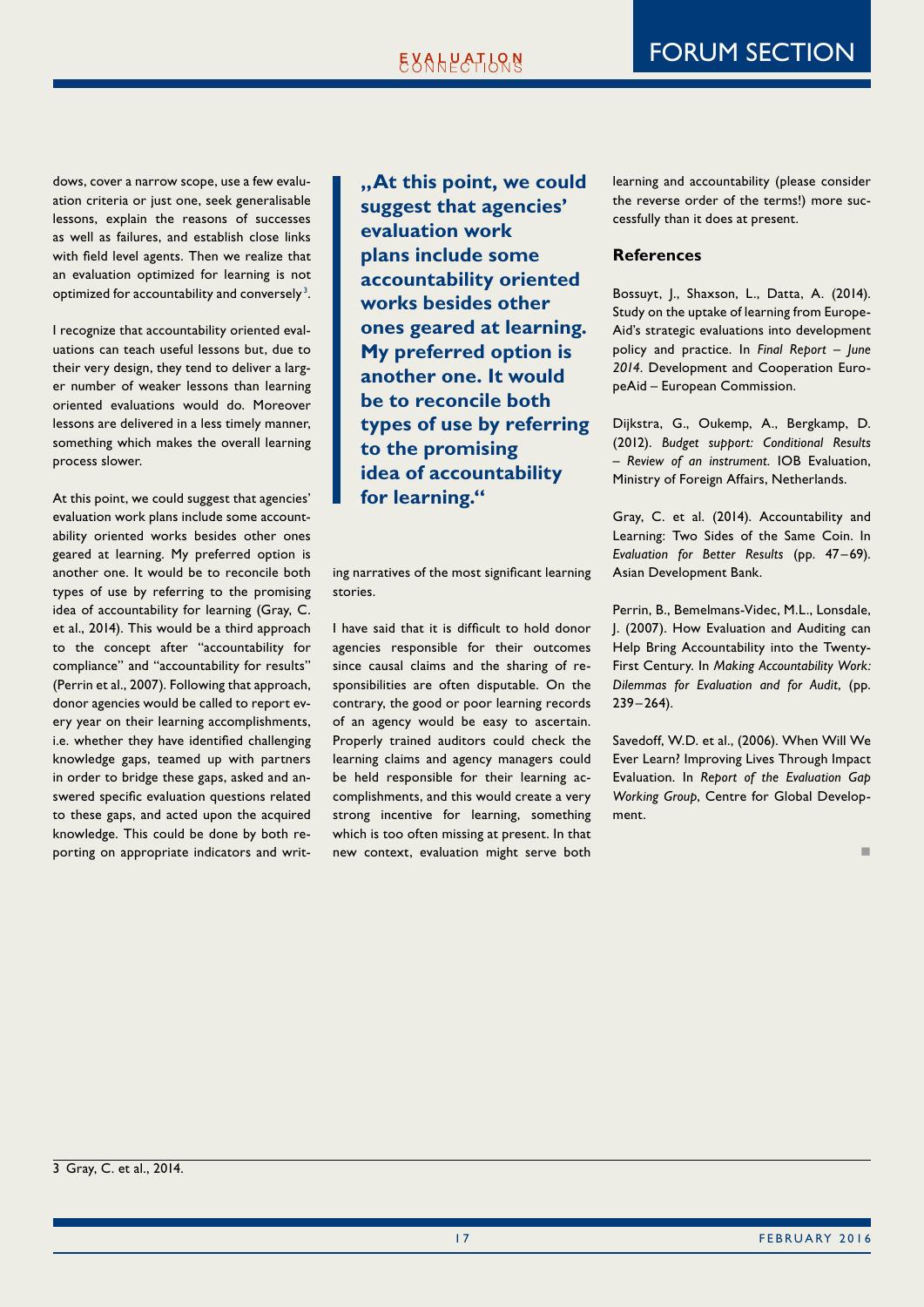# <span id="page-17-0"></span>**THE AUTHORS**

#### **Geeta Batra**

Geeta Batra is Chief Evaluation Officer and Deputy Director at the Independent Evaluation Office of the Global Environ-



ment Facility, where she provides direction and supervision to IEO's evaluations. Prior to joining the GEF IEO in June 2015, she was Manager of Country and Corporate Evaluations in the Independent Evaluation Group (IEG) of the World Bank Group. Prior to joining IEG, Geeta spent several years with the International Finance Corporation (IFC), notably as the Global Head of Results Management for IFC's Advisory Services. In all, she has been with the World Bank Group for about 17 years. Geeta holds a PhD in economics and has a strong background in international economics, econometrics, and development. In addition to evaluations, she has operational experience both in the Bank and in the private sector.

# **James Copestake**

James Copestake is Professor of International Development at the University of Bath, and director of studies for the



University's professional doctorate in policy research and practice. He has carried out research, supervised doctoral students and published widely on rural development, development finance, the conceptualisation of human wellbeing and political economy of development. His evaluation experience has focused particularly on microfinance.

# **Ian C. Davies**

Ian Davies is a Credentialed Evaluator (CE) and former President of the European Evaluation Society. He has



been a practising evaluator for over 30 years with professional experience in Europe, the Americas, Asia and Africa, a member and board member of professional evaluation organisations, i.e. EES, IDEAS, SFE, AEA, CES, and a regular presenter at annual evaluation conferences and professional events. Ian joined EES in 1996 and presented at the second annual conference in Stockholm in March 1997. He heads up an international consultancy practice in organisational management, corporate governance, audit, review and evaluation.

# **Caroline Heider**

Caroline has more than 25 years of international experience, the majority of which in evaluation. Prior to the World Bank

Group, she has worked with five multilateral organizations, including two international finance institutions (the Asian Development Bank and International Fund for Agriculture Development), a technical agency (UNIDO) and two Funds and Programmes of the UN System (UNDP and WFP). She is a life-time member of the International Development Evaluation Association (IDEAS). She has been a member of the American Evaluation Association, the Australasian Evaluation Society and the European Evaluation Society. She served a 2-year term as vice-chair of the UN Evaluation Group.

# **Mark Matthews**

Mark Matthews is a strategy advisor to governments, universities and non-profit organisations. His remit spans

diagnostic assessments of organisational capability, methodological innovation, executive education and top-level executive search. He is the author of Transformational public policy: a new strategy for coping with uncertainty and risk to be published by Routledge in July 2016.

### **Indran Naidoo**

Indran holds a PhD from the University of the Witwatersrand, South Africa, Masters in Geography (Devel-

opment Studies), West Virginia University (USA), B.Ed. in Curriculum Development (UNISA) and a B.A. (Honors) in Geography and B. Paedagogics from the University of



### **Riitta Oksanen**

EES President, is a senior advisor on development evaluation in the Ministry for Foreign Affairs of Finland. She previous-



ly held the post of director for development policy in the Ministry and recently chaired the OECD/DAC Evaluation Network task team on evaluation capacity development. She has also acted as advisor on management and effectiveness of development cooperation; served in Finland's permanent EU delegation as counsellor responsible for EU development policy and cooperation, and chaired the Council's working group on development cooperation during the Finnish EU Presidency in 2006. Before joining the Ministry in 1999 she worked as a consultant specialising in development cooperation planning, management and evaluation. She is a University of Helsinki graduate specialized in marketing, business administration and economics with emphasis on the forestry sector.

### **Robert Picciotto**

Robert ('Bob') Picciotto, AcSS, is Visiting Professor, King's College (London) where he teaches evaluation. He



holds graduate degrees in public and international affairs (Princeton University, USA) and aeronautical engineering (ENSA, France). He serves on the boards of the UK Evaluation Society and the European Evaluation Society. At the World Bank he was Director General of the Independent Evaluation Group from 1992 to 2002 after holding a variety of operational and senior management positions including Vice President, Corporate Plan-

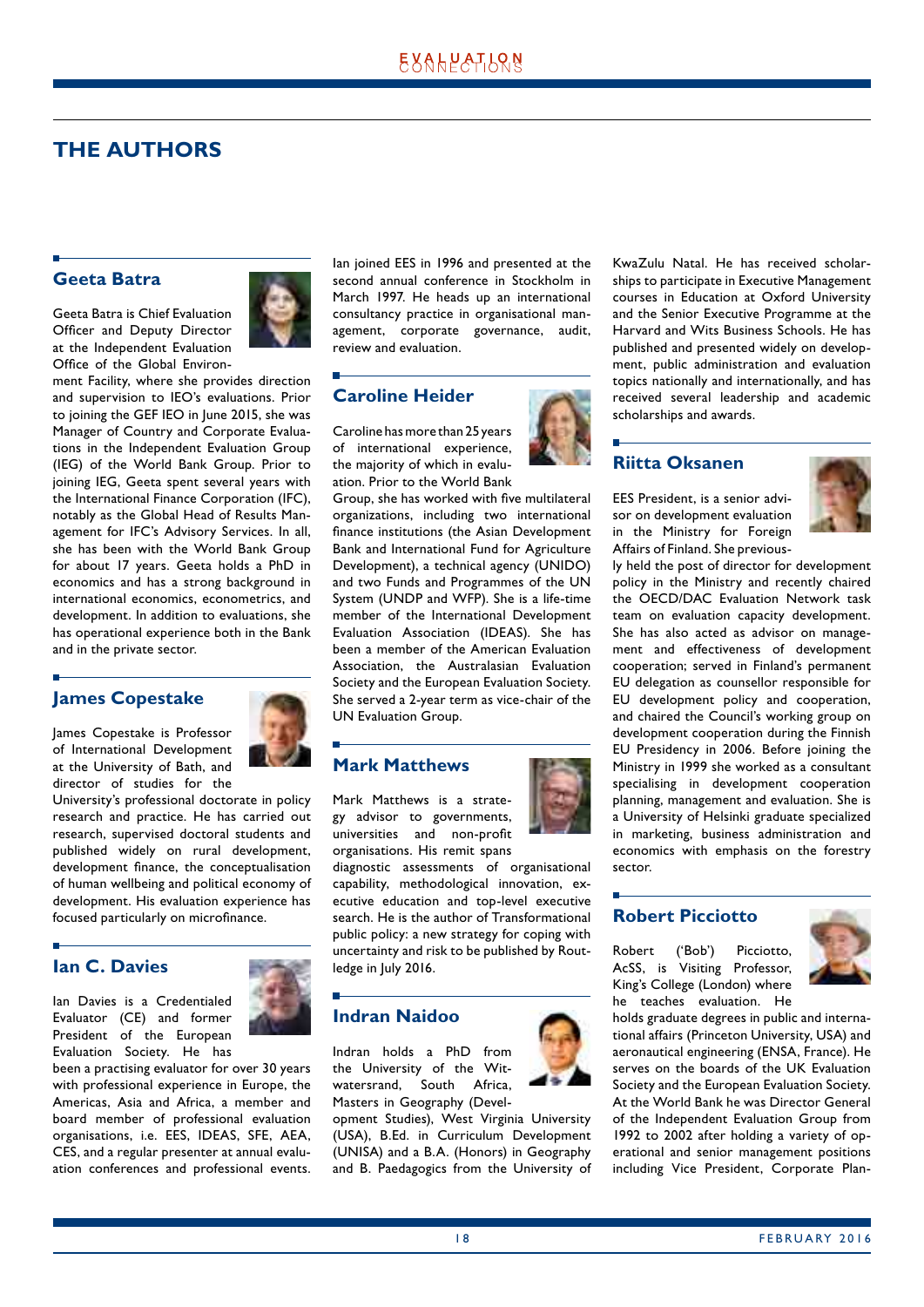ning and Budgeting and Director, Projects in three of the World Bank's Regions. Since his retirement from the World Bank he has provided senior independent evaluation advice to many international organizations, philanthropic foundations and think tanks.

#### **Fiona Remnant**

Fiona Remnant works in research, communications and brokering the gap between international development re-



search and practice. She has an MSc in International Policy Analysis from the University of Bath. Before returning to the Centre for Development Studies at the University she spent four years working as a Senior Researcher for the Centre for Poverty Analysis in Sri Lanka, and worked for Oxfam Campaigns. Her current focus is promoting wider use of the QuIP among NGOs and impact investors.

### **Lawrence Salmen**

Lawrence Salmen has been a manager in a number of development organizations. After receiving his MBA and Ph.D in

urban planning at Columbia university, Mr. Salmen served as Director of housing and urban development at ACCION, Director of research and evaluation at the Inter-American Foundation, and Vice president of the Cooperative housing oundation. At the World Bank, Mr. Salmen was Lead social development specialist and was appointed by president lames Wolfensohn to lead the task force, "becoming a listening Bank". He is the author of Listen to the People (Oxford, 1987) and, with Eileen Kane, Bridging Diversity (World Bank, 2006).

# **Marco Segone**

Marco Segone is Director, Independent Evaluation Office, at UN Women; Chair, United Nations Evaluation Group



(UNEG), the network of Evaluation Offices of 46 UN agencies; and co-founder of EvalPartners, the global partnership for national evaluation capacities. Previously, he was responsible for the decentralized evaluation function as well as the national evaluation capacity development portfolios at the UNICEF Evaluation Office; Regional Chief, Monitoring and Evaluation in the UNICEF Regional Office for Europe and Central Asia; Regional Office for Latin America and the Caribbean; Brazil Country Office, and Niger Country Office. Marco also worked in international NGOs in Albania, Pakistan, Bangladesh, Thailand and Uganda. He has authored numerous publications including Evaluation for Equitable Development Results and How to Design and Manage Equity-Focused Evaluations.

# **Jacques Toulemonde**

Jacques Toulemonde works as evaluation expert. He co-founded Eureval, a consultancy specializing in policy and

programme evaluation. He has created and managed a master programme in monitoring and evaluation at Lyon University. He is the author and editor of articles and books dealing with quality and professionalism in the field of evaluation, evaluation techniques and causality analysis, performance monitoring, evaluation in partnership, and evaluation cultures.

# **Geoff White**

Geoff White is a professional economist with substantial practical policy and consultancy experience in policy



evaluation. He held senior posts in the UK Department of Trade and Industry and HM Treasury until 1988 when he became associate director with Coopers & Lybrand and then with PACEC. Geoff joined the SQW consultancy where he directed its UK evaluation practice for fifteen years until late 2010 when he set up his own research and evaluation business. He has carried out evaluations in widely diverse policy areas and contributed to the development of official evaluation guidance (including a major review and edit of the Magenta Book – the official UK guide on policy evaluation).

#### **Nick York**

Mr. Nick York is Director of the Evaluation Department for Human Development and Economic Management at The



Independent Evaluation Group of the World Bank since 2013. He oversees independent evaluations of country programs and economic management as well as corporate evaluations and global partnerships. Prior to this shift to Washington DC, Mr. York was Chief Professional Officer for evaluation in DFID in the UK. He joined DFID in 2004 working on country program evaluations. His team was responsible for independent evaluation of DFID's major policies and programs and developing the evaluation function in DFID including support on capacity and quality. In 2006/7 Nick chaired the steering group for the multi-donor evaluation of budget support. He also chaired the DAC evaluation network and helped to set up 3ie. Nick's background and training in economics includes advising on health systems and quality for 10 years for the UK government and he has also worked as a macroeconomist in the UK.